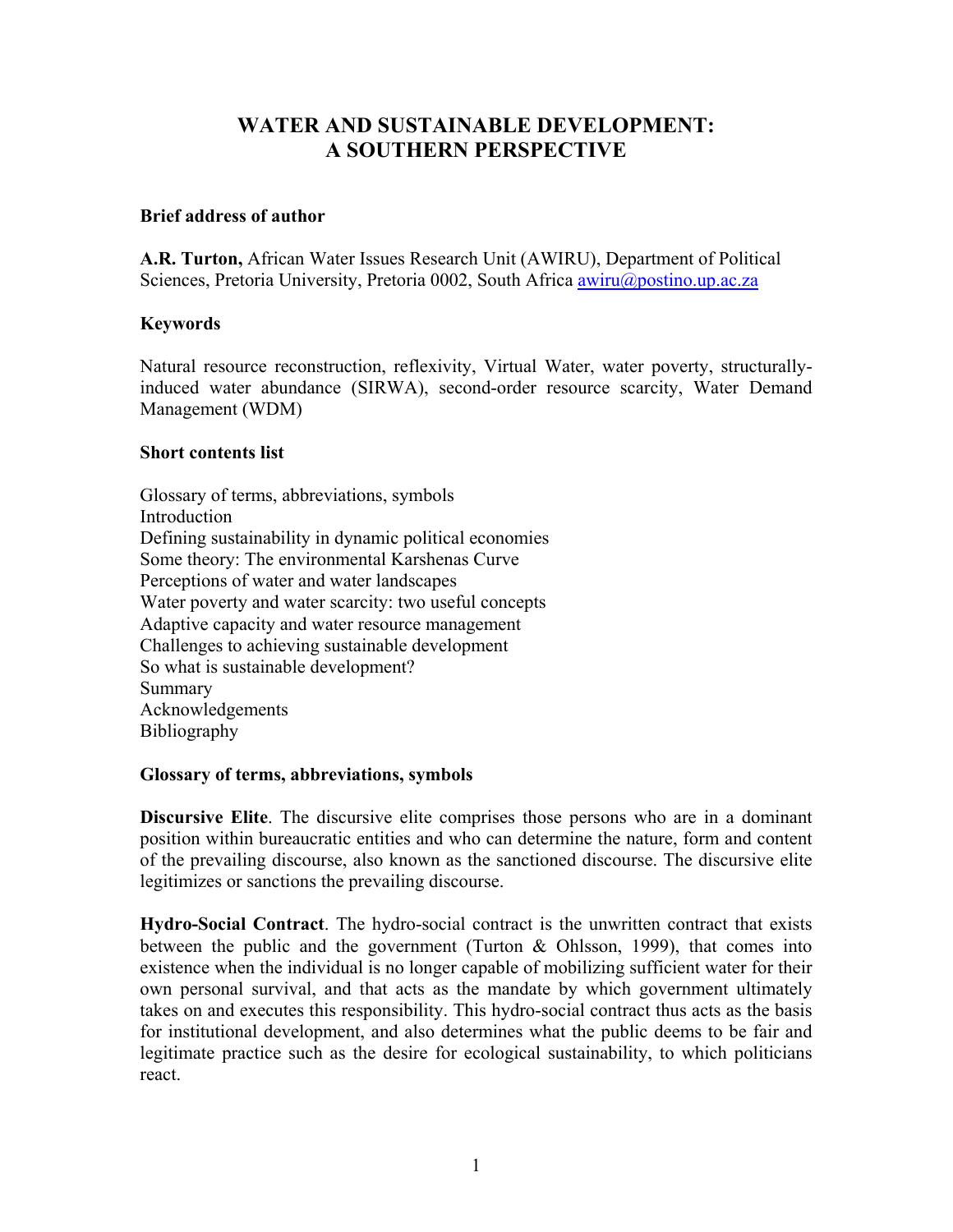**Reflexivity**. Reflexivity is said to exist when a social grouping becomes concerned by the undesirable and unintended consequences of their actions (Giddens 1990), such as environmental degradation caused by industrialization, and actively seek to limit these consequences by developing coherent strategies, policies and regimes to effect these desires.

**Sanctioned Discourse**. The sanctioned discourse is the prevailing or dominant discourse that has been legitimized by the discursive elite within the water sector at any one moment in time. It represents what may be said, who may say it is and how it may be interpreted, thereby leading to the creation of a dominant belief system or paradigm.

**Second-Order Resource**. A second order resource is the level of social adaptive capacity available for a social entity (Ohlsson, 1998; 1999) to confront and effectively manage increasing levels of water deficit.

**Structurally-Induced Relative Water Abundance (SIRWA)**. Structurally-induced relative water abundance is said to exist when a social entity that is confronted by an increasing level of water scarcity, manages to mobilize sufficient social resources with which to effectively adapt to absolute scarcity (Turton & Ohlsson, 1999). Due to the existence of high levels of social capital, such an entity will have artificially managed or induced a degree of relative water abundance and will practice sustainable development within environmentally acceptable parameters.

**Virtual Water**. Virtual water is the volume of water needed to produce a commodity or service (Allan, 1996a). This enables trade in commodities that have a high virtual water content such as wheat in order to balance a water budget. Trade in virtual water is thus an environmentally sustainable strategy for coping with water deficit with the added advantage of being politically silent (Allan, 1997).

**Water Deficit**. Water deficit refers to the prevailing condition that exists when the consumption of freshwater within a given social entity exceeds the level of sustainable supply (Turton & Ohlsson, 1999).

**Water Demand Management**. Water Demand Management (WDM) refers to a set of reflexive coping strategies that water resource managers develop that are designed specifically to reduce the demand of water, as opposed to the augmentation of supply. The existence of an effective WDM strategy is an indicator of the existence of secondorder social resources (Turton & Ohlsson, 1999).

**Water Poverty**. Water poverty is said to exist when a social entity that is confronted by an increasing level of water scarcity, fails to mobilize sufficient social resources with which to make the adaptation effectively (Turton & Ohlsson, 1999). Due to the lack of social capital, such an entity will be confronted by the consequences of the collapse of aquatic ecosystems, which will further exacerbate their existing developmental problems.

# **Body of the contribution**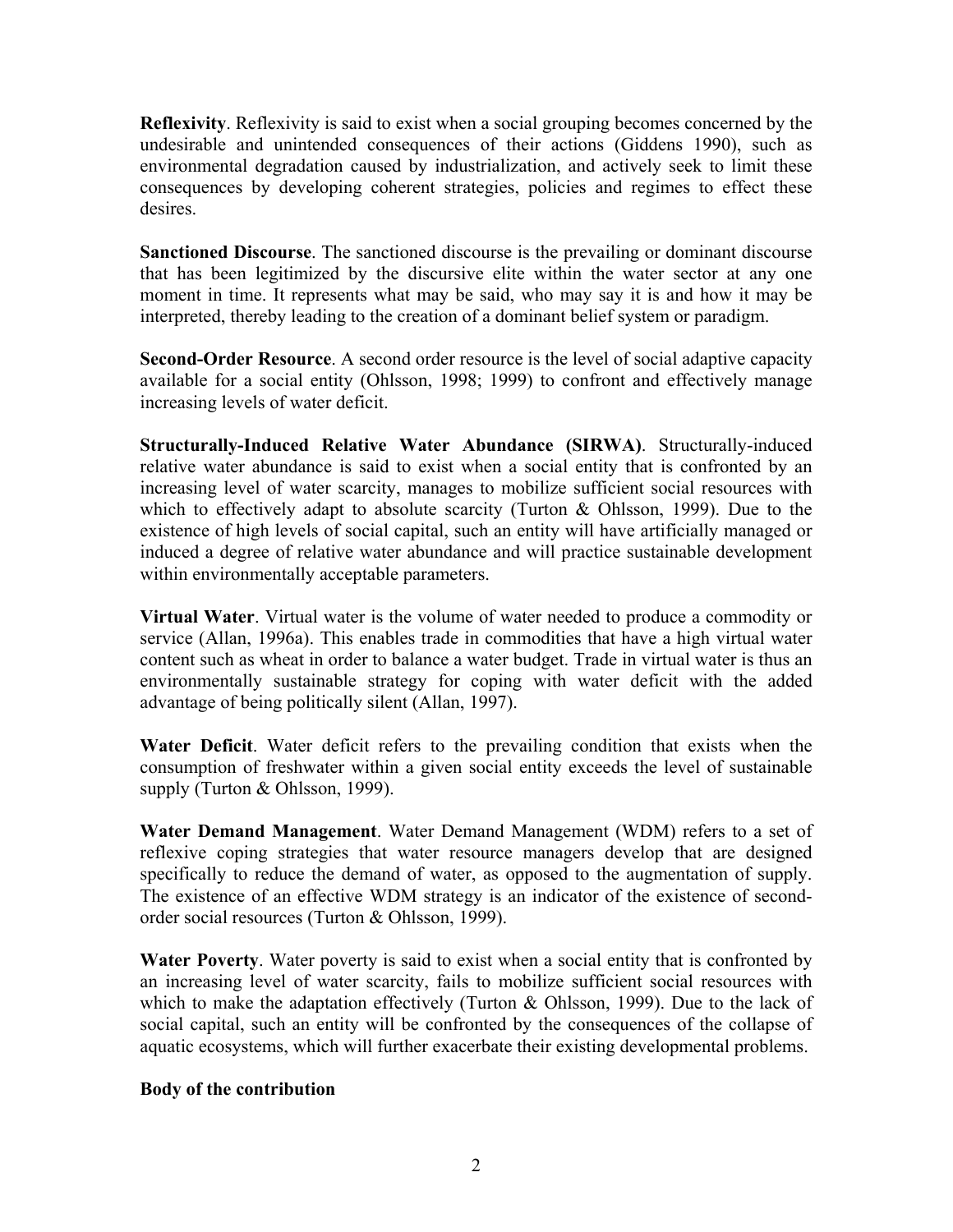# **Introduction**

The concept of "sustainable development" sounds so tantalizingly nice that it flows off the tongue as if it has real meaning. In reality, it is extremely difficult to define what sustainable development actually is, or more accurately, how to achieve it as a coherent policy strategy, especially for a developing country. This contribution will explore some of these contradictions and nuances, and will attempt what the author has just said is almost impossible to achieve - a reasonable definition of sustainable development within the context of water and aquatic ecosystems from the perspective of a developing country.

# **Defining sustainability in dynamic political economies**

For developing countries, mostly found in the South, the concept of "sustainable development" is as elusive as the proverbial mirage in a desert. An example serves to illustrate this. Namibia is an extremely arid country with a large surface area, low precipitation levels and a relatively small population relative to geographic size. Yet water sector officials there acknowledge that,

"For a number of reasons the call for sustainable development and the need to increase the use of water in Namibia seems almost incompatible. … Can Namibia afford sustainable development? The answer for the short-term may be no! This year and next year it may be cheaper and more expedient to supply whatever water is wanted, wherever it is wanted, to whoever is demanding it. " (Heyns *et al.,* 1998:3-12).

Such is the dilemma for developing countries in arid regions. Two empirical examples illustrate the point precisely. Figure 1 shows the demographically-induced water consumption curve for the city of Windhoek in Namibia. From this it is evident that there is a close correlation between water consumption and population growth, hence the most appropriate name for the phenomenon being the demographically-induced water consumption curve. As population grows, so too does water demand. Yet this data set only shows a small part of the problem. The heart of the problem being confronted by developing countries in arid areas lies in the population factor, and this is where it starts to get complicated. The population factor consists of a number of issues that are difficult to do much about in the short-term, at least for many governments in the developing world.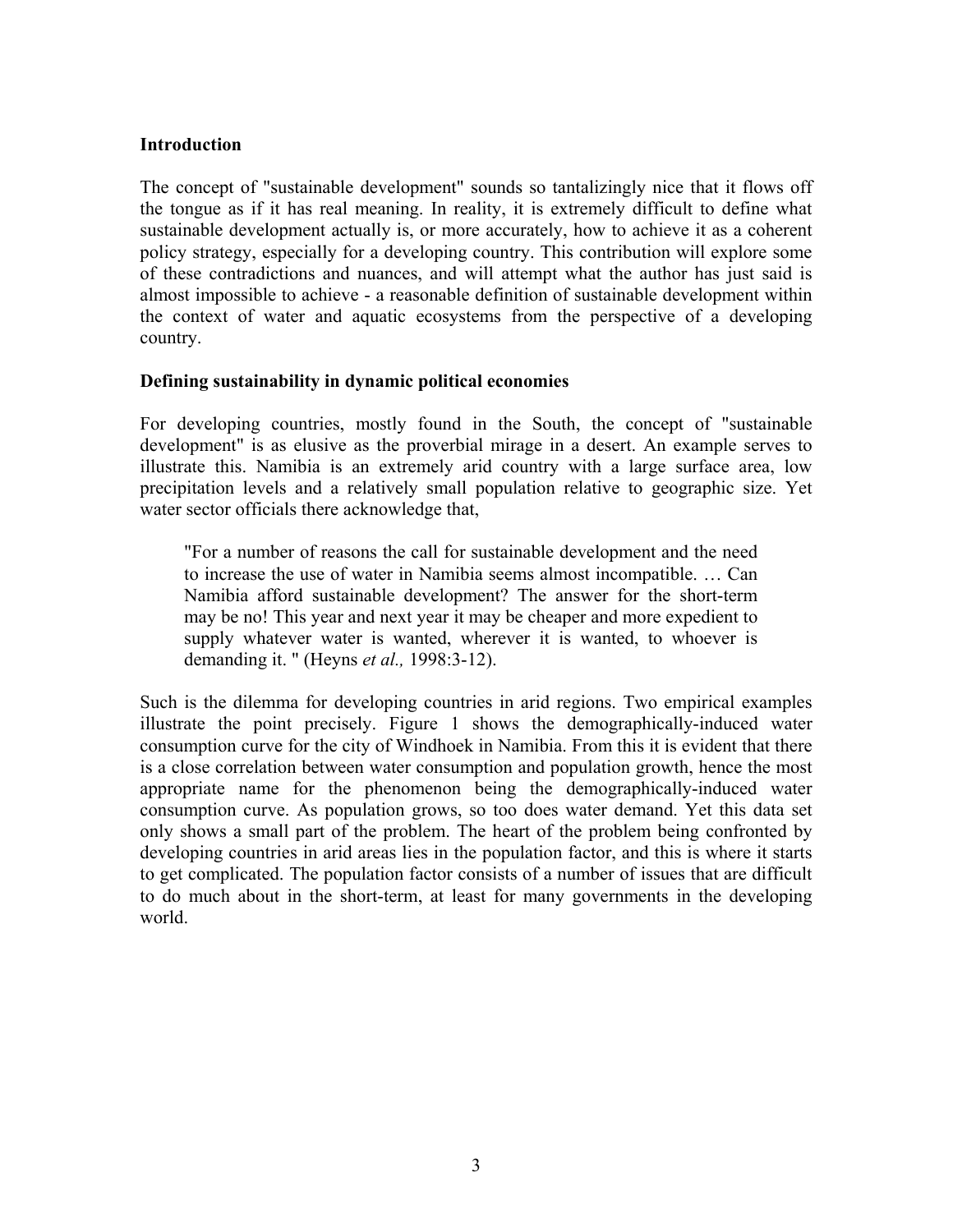

# **Figure 1. Example of Demographically Induced Water Consumption for the City of Windhoek (after Jacobson** *et al***., 1995:57).**

Firstly, there is the population migration factor. It is this factor that is evident in the Windhoek case presented in Figure 1. People are migrating to the urban centres in response to at least two stimuli. Population-push factors include aspects such as a complex interaction between ecological marginalization, which is a political and economic factor, and resource degradation, which is an ecological factor caused from over-exploitation and the resultant collapse of aquatic ecosystems.

Secondly, there is the population-pull factor. This is what serves as an attractant to urban centres and it is driven by the interaction of the existence of better opportunities for employment in urban centres, which is a political and economic factor, and the perception that people have about a better life, which is a social or psychological factor. In reality there may not be a better life in the urban centres, but this is not a deterrent. People are driven largely by perceptions of reality, rather than by reality itself. This is what makes the problem complex.

These two factors interact and cause the next phenomenon, which lies at the heart of the dilemma. Because people aspire to a better life, they want to experience a degree of upward mobility. This is logical and indeed morally justifiable. People ought to be able to live better lives in the future than they did in the past. Yet for large parts of the developing world this is not the case and is manifest as a set of slums around urban centres. The problem is that the developing world is trying to model itself on the developed world, but the latter only achieved development at the cost of severe ecological degradation. Northern-based consumption patterns are thus not the ideal model to follow, but there is no viable alternative.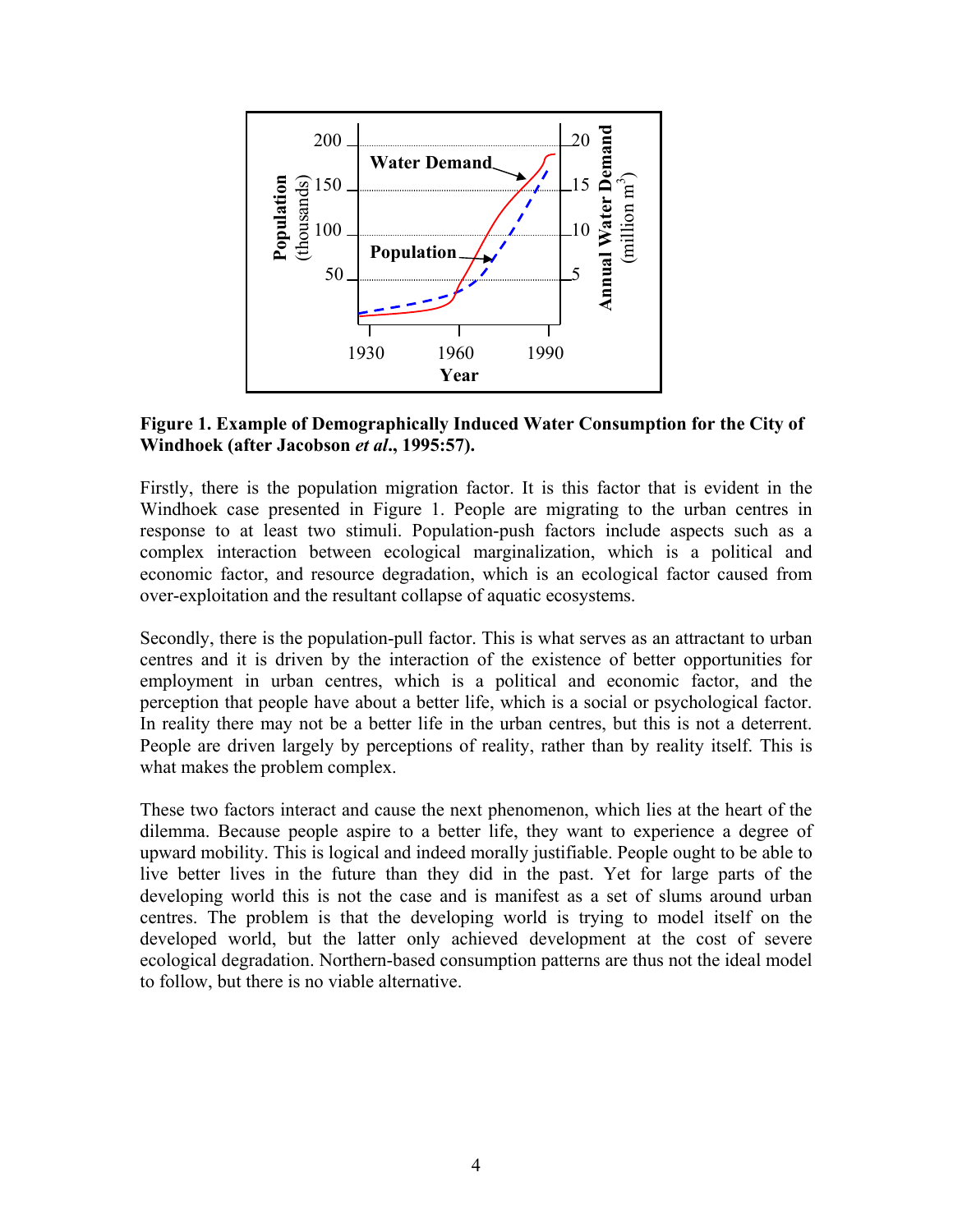

**Figure 2. Graph Showing Daily Water Consumption per Person Expressed as a Function of Income for the City of Windhoek (after Jacobson** *et al***., 1995:57).** 

Figure 2 shows what happens to water consumption as the result of urbanization. Again this data set comes from Windhoek, Namibia as it illustrates the point being made. Squatters, or those unfortunate people who live in informal settlements around the urban centres, consume a minute volume of water per capita per day. There is a naturally occurring limiting factor at work here. The absence of piped water in each house acts as a physical deterrent. It is arduous to carry water in a bucket on your head for great distances under the blazing sun, so water consumption is limited. But people aspire to more stability and a better quality of life, and rightly so. Squatters move into low-income houses when they can afford it, and the impact on their daily life is enormous. Security of tenure and the existence of running water on the property itself is a major milestone of development. The social impact is better political stability, which is clearly a desirable state of affairs. This manifests as an increase in demand for water. It is easier to open a tap than to carry a bucket, so more water is consumed. For many, this is a tangible manifestation that their quality of life has improved and they relish it. The same thing happens as people become upwardly mobile, but with each jump in income group, an exponential growth in water consumption occurs. The result is that the water consumption per capita in Windhoek is about one order of magnitude more for a person living in a high-income neighborhood than for a person living in an informal settlement.

This is the dilemma. Government must provide basic services like water and sanitation and it must meet the minimum level of expectations that the electorate has, or else political instability is imminently likely. The latter is clearly an undesirable condition so government seeks to avoid this, even if this means long-term ecosystem collapse. This is perceived as less immediate a danger than the very real problem of widespread social or political instability that can occur in the short-term. In effect, the environmental endowment of a future generation is sold off cheaply in order to satisfy the needs of the current generation. The problems of the here and now are more pressing than those of tomorrow. This is the crux of the matter when it comes to water and sustainable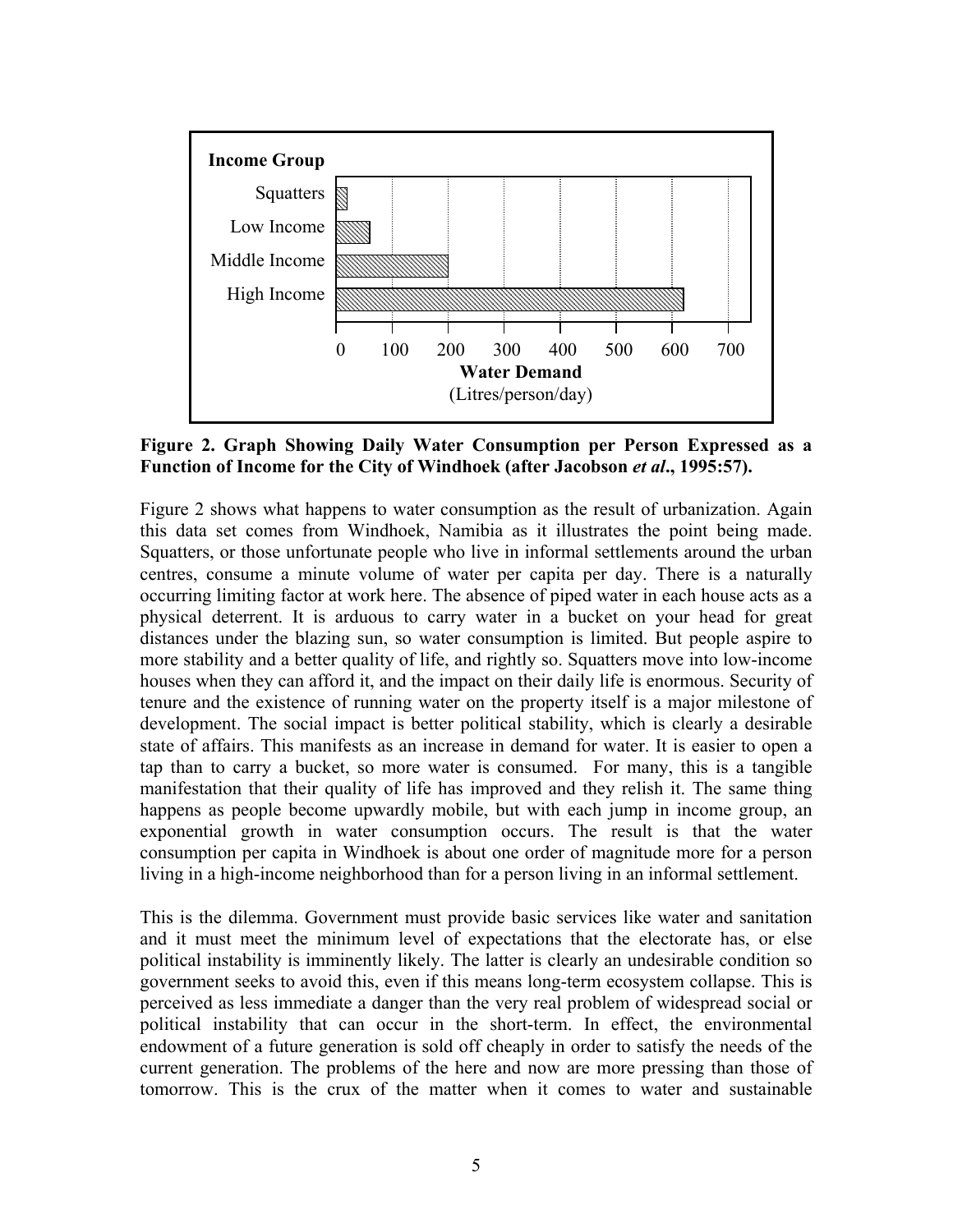development form the perspective of a developing country. It is a vicious spiral that is difficult to break.

# **Some theory: The environmental Karshenas Curve**

So much for the facts as illustrated in the Namibian example. What do theoreticians say about it? Probably one of the most useful sets of environmental theory that serve to explain aspects of the above-mentioned phenomenon is that known as the Karshenas Curve.

Dr. Masoud Karshenas is a resource economist, who worked in conjunction with Prof. Tony Allan at the School of Oriental and African Studies (SOAS) in London, and they set out to explain linkages between the environment and economic development (Allan  $\&$ Karshenas, 1996:127). They isolated what they considered to be two key variables. The independent variable consists of the stock of environmental resources such as water that is available to a political economy. This is plotted on the horizontal axis, with a critical threshold being the minimum beyond which development would become unsustainable. This is evident as the vertical dotted line on Figure 3, with the area to the left of that representing ecological catastrophe. The dependent variable is the standard of living, and this is plotted on the vertical axis. A critical threshold in this regard being a minimum standard of living, shown as a horizontal dotted line in Figure 3, with the area beneath that representing a Malthusian catastrophe. The concept of water and sustainable development can thus be represented graphically as coinciding with the area on the graph above these two minimum threshold points. In other words, sustainable development would exist in the upper right-hand portion of the graph.



**Figure 3. A rendition of the Karshenas Curve showing phases of resource rundown and subsequent natural resource construction (After Allan & Karshenas, 1996). The change in trajectory is known as "reflexivity".**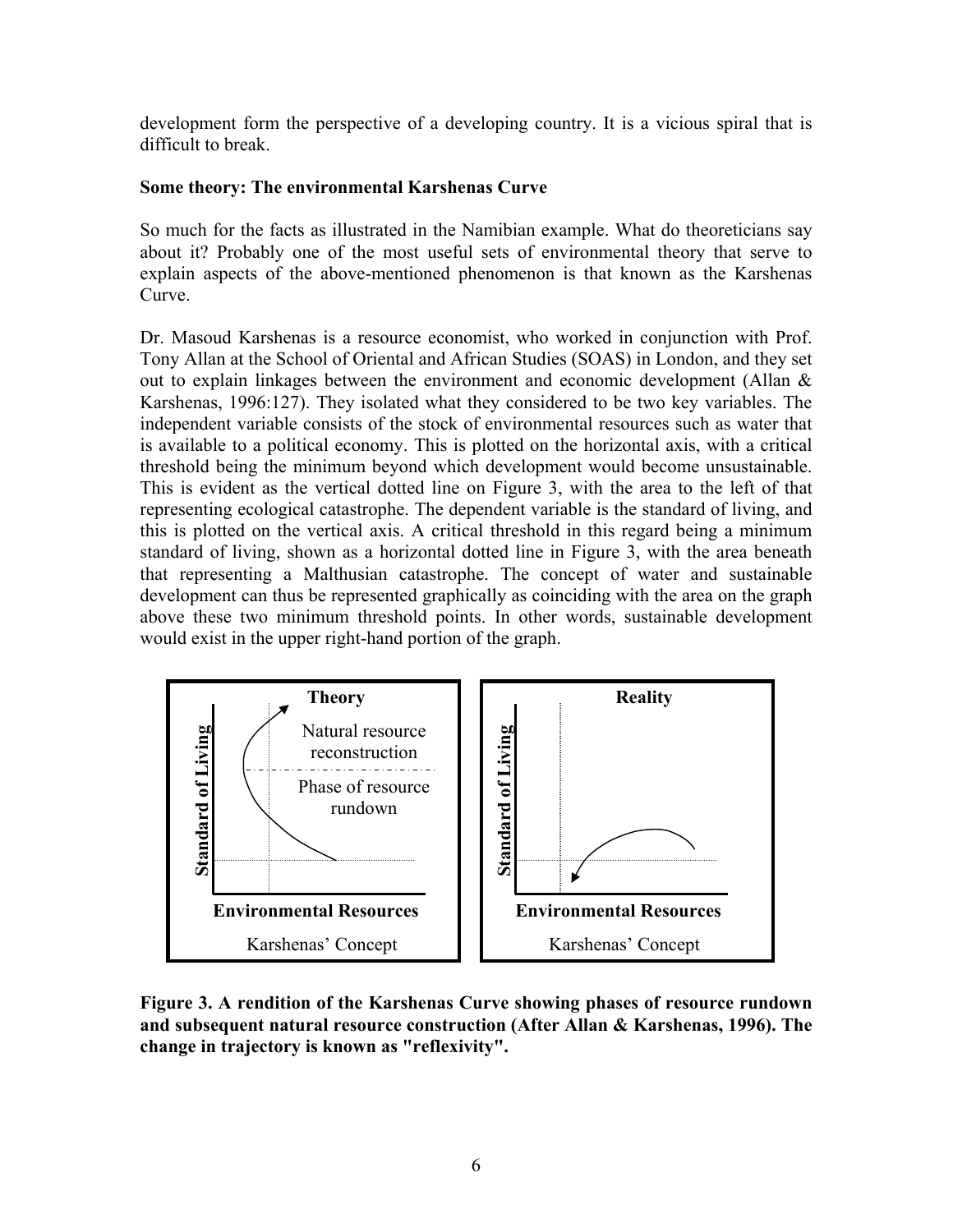The Karshenas curve shows that in theory, as a political economy starts to develop, it initially reduces its stock of environmental capital (water). This developmental trajectory may cross the threshold into unsustainability, but then through a series of policy interventions, the government can change this trajectory sufficiently to bring the curve back into the area of sustainability. This is shown in the left-hand graph of Figure 3. The portion before the trajectory change can be called the phase of resource rundown, with the portion after the trajectory change being called the phase of natural resource reconstruction. In reality, the political economy concerned may not show evidence of crossing the threshold that is represented in the left-hand graph. This is shown merely to illustrate the point being made - that a government can change the developmental trajectory if it chooses to adopt the so-called "precautionary principle" that is central to an understanding of the concept of "sustainable development". The graph on the right-hand side shows what happens in reality in many developing countries found in sub-Saharan Africa. As the country tries to develop, it consumes its stock of environmental resources such as water, but fails to translate this into an improvement in the standard of living for its citizens. The Namibian case mentioned in the beginning of this article is indicative of the early phases of this phenomenon. As more natural resources are consumed, the resultant ecosystem degradation does not effectively translate into an improved standard of living. This in turn means that government is impoverished and rendered incapable of making the policy interventions that are needed to change from the phase of resource rundown to a phase of natural resource reconstruction. As ecosystems collapse, this triggers a series of events that can result ultimately in social and political collapse if left unchecked. Under such conditions, the government is rendered incapable of rectifying the problem, so political decay and social instability set in and become increasingly manifest over time.

Thus from a theoretical point of view, the Karshenas curve shows that a country tends to initially run down its stock of environmental resources in the quest for development. While this is clearly undesirable from an ecological point of view, it is what happens in reality and therefore needs to be understood as such. If this development is successful, then the developmental trajectory will translate this resource consumption into an improvement in the standard of living for its citizens without compromising ecosystem integrity. The early phases of this process represent resource rundown, but at a point when the government has sufficient capacity to do something about it, a series of policy interventions alter the developmental trajectory and make it move into the portion of sustainability. This second portion becomes sustainable and a phase of natural resource reconstruction is launched during which degraded ecosystems are rehabilitated and environmentally friendly development practices become the norm.

In technical terms, the phenomenon of "turning the curve" is known as reflexivity. Social theorists Beck (1992) and Giddens (1990) argue that the late twentieth century is increasingly characterized by a new phase of modernity, which they call "reflexive modernity". The popularization of environmental principles represents a reflexive response to the problems that are associated with a risk society. This has a direct implication for the notion of sustainable development. Before development can be considered to be sustainable, reflexivity has to take place. In other words, sustainable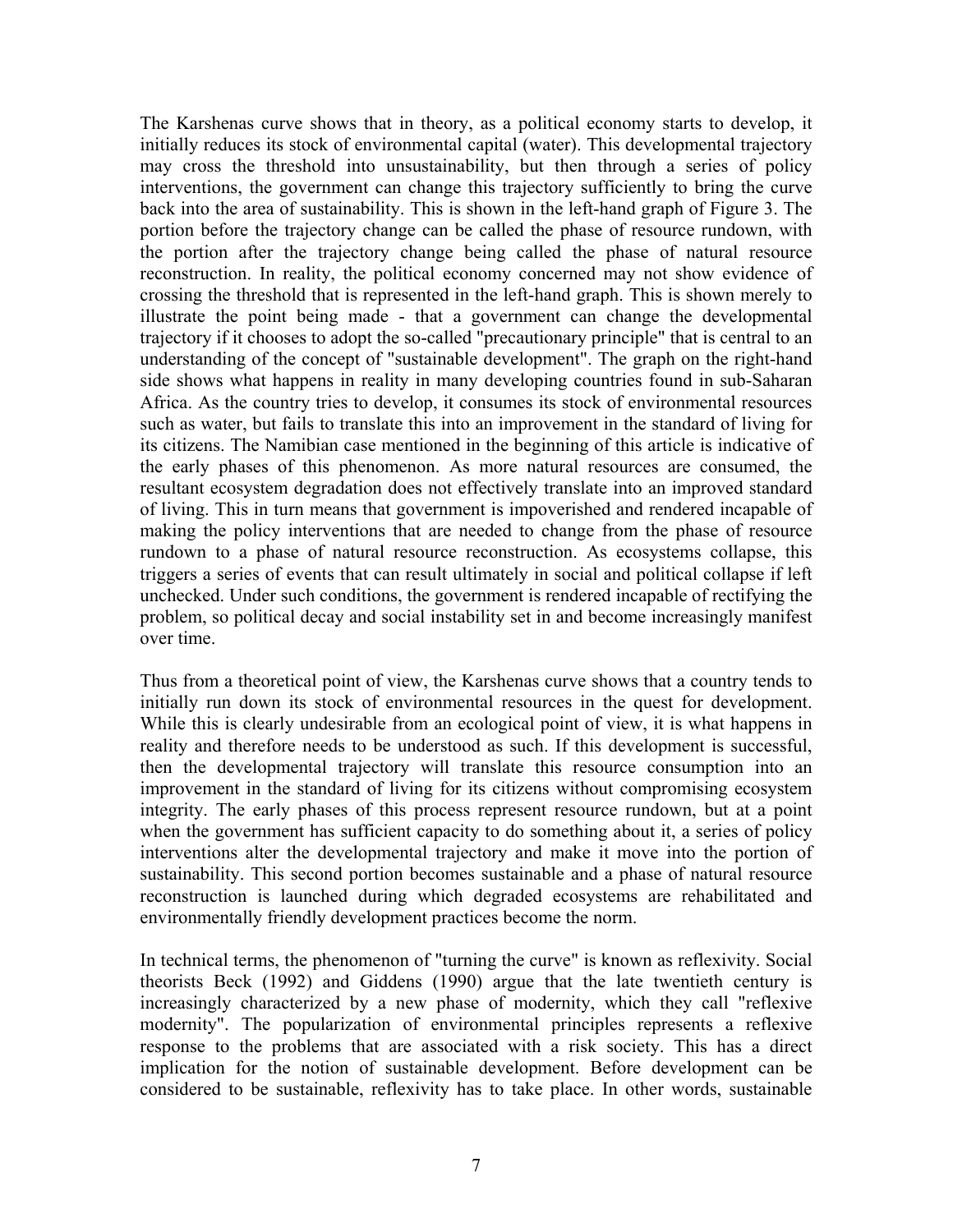development can be considered to be the dependent variable, with reflexivity being a necessary pre-condition (or interceding variable) for it to exist. If there is no reflexivity, then consumption of environmental capital will continue until such time as the ecological catastrophe that Karshenas predicts occurs.

Significantly, endeavors such as the EOLSS can be categorized as being evidence of reflexivity. The central theme of the EOLSS project is to change perceptions about the environment and the relationship that people have with organisms that co-inhabit the environment.

Central to the notion of reflexivity is the whole North/South development debate. Stated simplistically, the developed North has become reflexive and hence concerned with the unintended outcomes of industrial modernity. They wish to reduce the consumption of natural resources, limit carbon emissions and restore ecosystem health on a global scale. The best example of this is the United Nations Framework Convention on Climate Change (UNFCCC). An analysis of the cleavage lines that exist in this complex series of negotiations reveals this North/South debate dramatically. The issue is that they can afford to do this in the North, because they have reached population stability, and therefore have a reasonable standard of living per capita with which to achieve this objective. The developing countries of the South are not so fortunate. They are confronted with large population growth levels and increasingly complex problems that need to be solved, all of which needs to be done with an ever diminishing budget in human, financial and environmental terms. One therefore needs to understand this aspect more if one tries to understand the complexities of water and sustainable development from the perspective of a developing country, such as the Namibian case quoted in the beginning of this contribution.

#### **Perceptions of water and water landscapes**

What drives the consumption of water and the consequent destruction of aquatic ecosystems? The key to this question lies with the perception that people have of the environment in general, and water in particular. This is a major study in its own right, so only a brief overview can be presented here. What does sustainability actually mean? Is it a useful concept in any way? How does one attain it and how do we know how far we are from the goal? These are vexing questions that are almost impossible to answer. They sound intuitively easy, but are in fact extremely difficult. They are also vitally important for the governments of developing countries to understand. Jacobson *et al.,* (1995:11-12) note that there are three elements of sustainability. These are economic sustainability or the effective planning of resource use; environmental sustainability or the use of resources effectively; and social sustainability involving the rights and responsibilities of human beings. Intuitively this sounds good, but it does not help us with a crisp definition of the concept. Hjort-af-Ornäs & Lundqvist (1994:4) define environmental sustainability as,

"a condition which guarantees that the functioning of ecosystems is not impaired, and that the quality of goods and services that emanate from the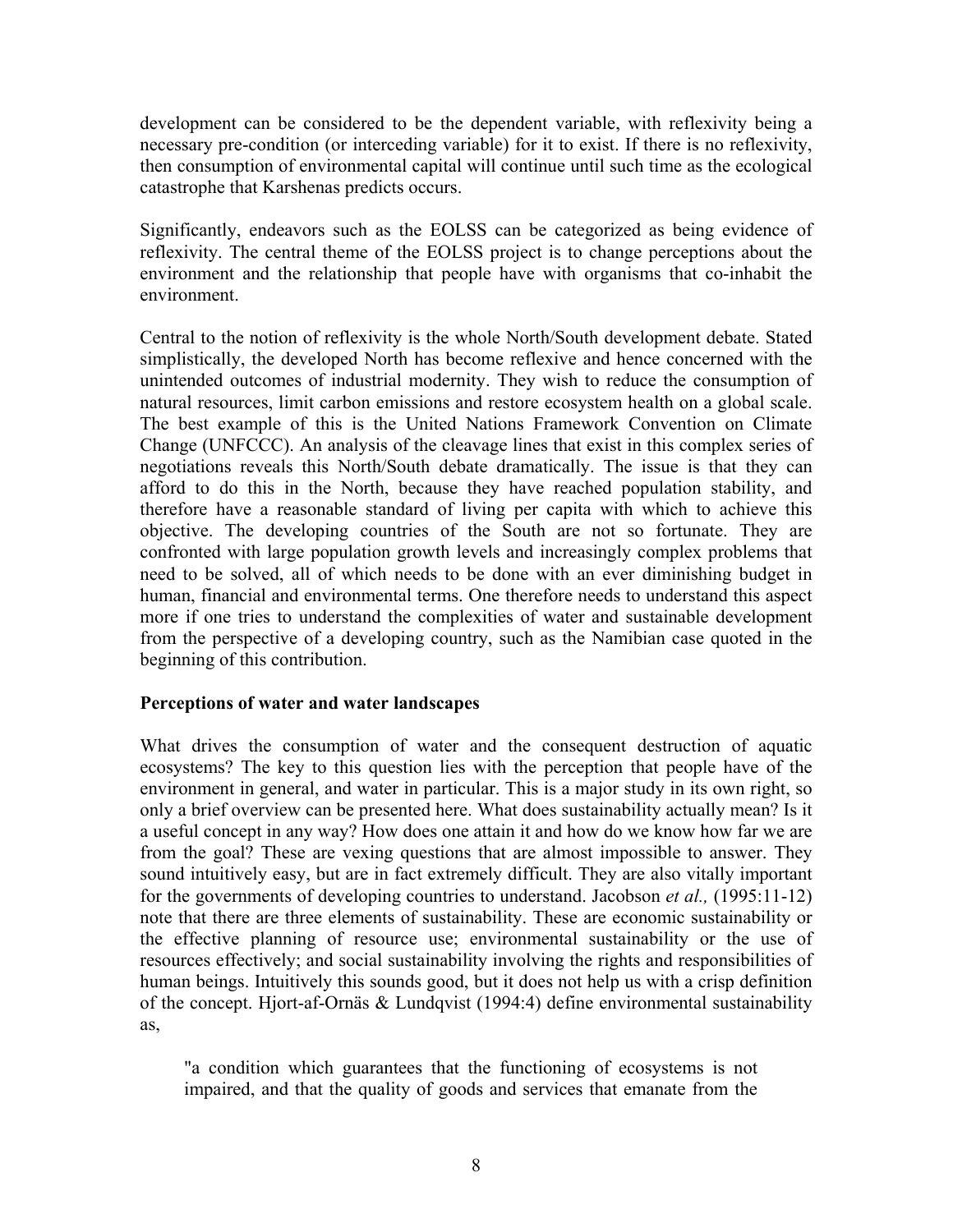natural capital [endowment of the social entity] is not reduced or changed so as to increase the risk for human life and well-being".

Sustainability can also be linked with equity in terms of the social, economic and intergenerational dimension. In this form, sustainability can be expressed as inter-generational equity, or a reflexive response that inhibits the consumption by one generation at the expense of another. While this is good from an academic perspective, how does it help a developing country like Namibia that has a relatively limited range of options and is thus forced to degrade ecosystems in an attempt to achieve economic development?

The problem with any attempt at defining the notion of sustainable development is that it consists of two concepts that are mutually exclusive of one another. If the emphasis is placed on the "development" aspect of the concept, then it implies the need for economic growth, expansion of markets and therefore the accelerated consumption of environmental capital. This is the perspective of the developing world. They need to grow rapidly in order to meet basic aspirations and generate sufficient wealth to distribute to a burgeoning population. This translates into a contradiction of the concept of "sustainability". If the emphasis is placed on the former aspect of the concept - "sustainability" rather than "development " - then the classic "Tragedy of the Commons" (Hardin, 1968); "An Inquiry into the Human Prospect" (Heilbronner, 1974); the Club of Rome's "Limits to Growth"; and the Ecologist Magazine's "Blueprint for Survival" argument comes into the picture, implying that aggressive development needs to be curtailed. This whole debate is encapsulated in the political ecology discourse such as the work of Eckersley (1997:11-12), Bryant & Bailey (1997), Leach & Mearns (1996) and Turton (2000).

The bottom line is that perceptions drive human behavior, and it is human behavior that is responsible for ecosystem health. This can be illustrated by an example from another country in an extremely arid area. The Yemen provides an excellent case study of perceptions (Lichtenthäler & Turton, 1999). The Sa'dah basin of Yemen is extremely dry. It is occupied by a number of tribes, many of which are in conflict with one another. This conflict has a long history, and can be said to be deeply ingrained in the fabric of society there. The dominant normative order is determined by Islam and the Quranic principles central to this belief system. One of these central Quranic principles is that "with respect to sustenance, Allah has favoured some over others" (translation of Surat 16:71 [*Al-nahl*] by Lichtenthäler, 1999). This accounts for the amazing lack of conflict over water, because perceptions are that if one person has more water than another, then that is the will of God and should not be questioned. Large volumes of water were discovered in an alluvial aquifer and this started a race to harness the resource. Here another Islamic principle is involved. Landowners have the right to utilize and abstract groundwater on their own property as long as they do not waste this God-given resource, but wasteful practices are not clearly defined. This fuelled the desire to develop irrigated agriculture. As wells were sunk, so the water table dropped, necessitating subsequent deepening of the wells. When some people could no longer afford to deepen their wells, there was still no conflict over water, even in the face of a long history of internecine strife, because "Allah had favoured some over others" (Lichtenthäler, 1999). However, when the long-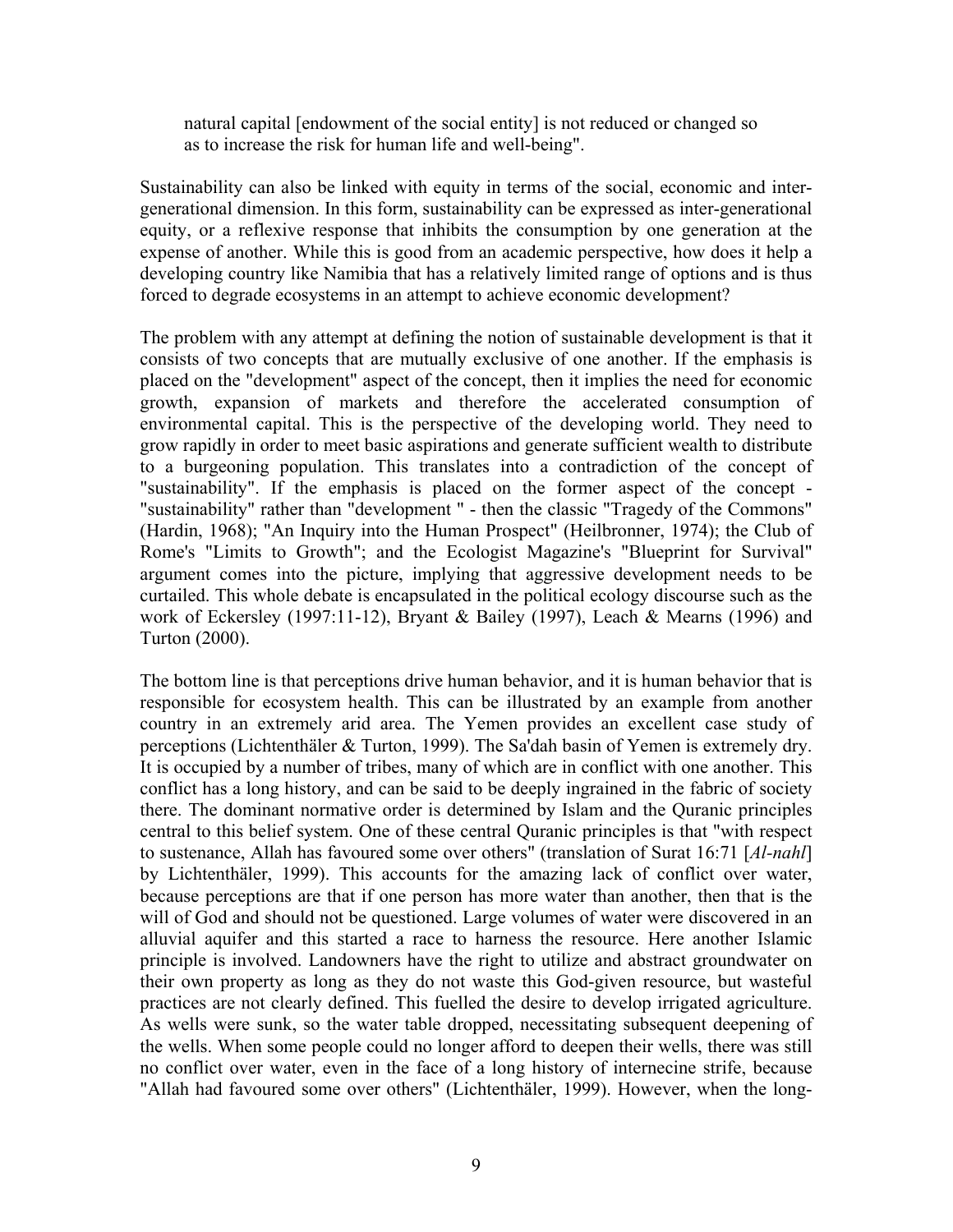term environmental consequences of the fall in groundwater tables by 4-6 metres a year were explained to Islamic scholars, the usual reply was "everything is all ordered by God" (Lichtenthäler, 1999). In short, the threat of environmental collapse has no impact under these cultural conditions, and will not induce a change in human behavior, because the prevailing perception is that when the ecosystems fail, then it is the will of God and He will provide the solution at that time. This is a fatalistic view of the future in which it is accepted that current actions need not be modified, so reflexive responses are unlikely emerge until after the event.

The perceptions of water are not only confined to social systems that have a deeply traditional orientation. In the West perceptions of water also impact on the way that aquatic ecosystems are treated. This occurs through the mechanism known as the "sanctioned discourse" that forms a type of paradigm, defining the problem on hand and the type of solutions that are acceptable. This is what Waterbury (1979:116) refers to as the "High Dam Covenant" in the case of the Nile and the construction of the Aswan High Dam. Of even greater importance, the sanctioned discourse defines the relationship of the individual technocratic elite within an institutional hierarchy as it is logical to assume that an individual who challenges the prevailing conventional wisdom would find themselves running out of career advancement opportunities. For example, if the sanctioned discourse is based on irrigation, then the discursive elites would be from an irrigation background and the dominant jargon in use would reflect this. This would find its way into regimes and be reflected in their rules and procedures. The American hydraulic mission was based on the Land Reclamation Act, which gave rise in turn to the Bureau of Reclamation as the dominant bureaucratic entity. Within this bureaucracy, the jargon used was based on a notion of "conserving" the freshwater that flowed to the sea (which was perceived as being wasted), by building dams and piping it to "reclaim" the desert from nature. In terms of this sanctioned discourse, wild rivers were thus in need of being tamed, and they had little intrinsic value by just being wild. This in turn gave rise to a technocratic elite with a specific profile. Reisner (1993:114) notes that, "the engineers who staffed the Reclamation Service [at that time] tended to view themselves as a Godlike class performing hydraulic miracles for grateful simpletons who were content to sit in the desert and raise fruit". In Spain, the Corps of Engineers is highly elitist, intellectualist, 'high cultured', male dominated, socially homogenous and an exclusive organization that has taken a leading role in Spanish politics and development over the centuries (Mateu Belles, 1995 in Swyngedouw, 1999). Waterbury (1979:101) eloquently describes the sanctioned discourse at the time that the decision was made to construct the Aswan High Dam by quoting from the *Rubayyat of Omar Khayyam*: "When the King says it is midnight at noon, the wise man says behold the moon". The sanctioned discourse is thus a critically important concept to grasp when seeking to understand the social stability aspects of water, as it in effect provides the key to the code with which the researcher can decipher what is actually happening in society.

In some social entities, rivers are the source of danger and are therefore feared by the public. This gives rise to the desire to subjugate such rivers by encasing them in concrete and steel. There are many examples of this, including Los Angeles in California, Laingsburg in South Africa and many of the Mediterranean countries such as Greece and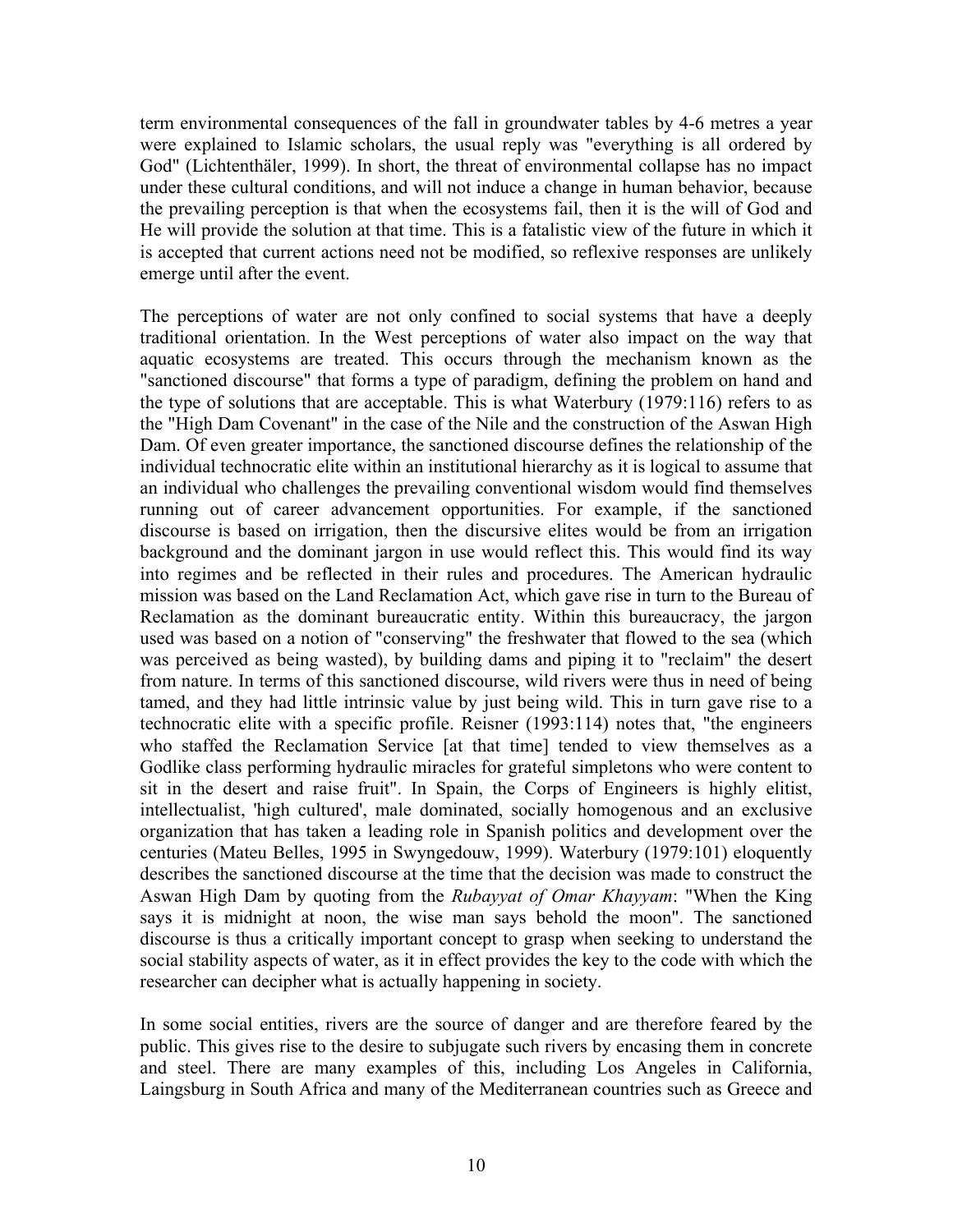Spain. Significantly these regions have rivers that are extremely variable, with the ability of changing from a dry riverbed to a raging torrent in the matter of minutes. The Dutch have a history of flooding, so they have a hydraulic culture that seeks to control and straighten these rivers, reinforcing their banks, building dykes and generally managing water at the level of the flood. The Israeli's have a history of drought, so they have a hydraulic culture that seeks to recycle, measure, apportion and control water at the level of the individual drop. In other social entities, rivers are a source of pleasure and tranquility and are therefore loved by the public. This in turn gives rise to the desire to sustain ecosystem health along the riparian fringe of such rivers because this is perceived by the public to be correct. English rivers generally fall into this category, but the public in cities such as Toronto share this perception of their own rivers. In these cases, the rivers are mellow and less variable, so they are not regarded as being a source of danger and therefore are left in a more natural (but still controlled) state. Consequently, it can be accepted that a specific hydraulic culture exists in specific social entities, and this culture is driven by historic experience that in turn determines the perceptions that people have of rivers and aquatic ecosystems in general.

The Sa'dah basin in Yemen also provides some excellent examples of the different notions of "value" with regard to returns to water (Lichtenthäler & Turton, 1999). The economic value alone does not explain the actions or responses of a Yemeni farmer with respect to water (Lichtenthäler, 1996). Great social importance continues to be attached to the cultivation of land and to the production of homegrown foods, whether economically viable or not. To a certain extent, some evidence exists that farmers have responded in an economically rational way by meeting the demands for certain cash crops, but this is limited. These returns are combined with income from other activities and often subsidize those agricultural activities, which are perceived to have a high social and political value. Cereals are not only central but also absolutely essential to Yemeni cuisine. Importantly, the perceived social and cultural values of some home grown varieties – of which 25 are known for sorghum alone – and their distinct place and function within Yemeni daily life, explains the strong preference for local grains over foreign imports. Moreover, homegrown cereal foods, especially at lunch, are believed to enhance the daily and socially significant *qat* chewing experience in the afternoon. *Qat* is a mild stimulant chewed by the majority of Yemeni men in the company of friends and relatives. The production and consumption of homegrown cereals strengthens social values and notions of identity. These are more significant than economic and environmental rationality when it comes to making a decision about allocative efficiency and returns to water (Lichtenthäler & Turton, 1999).

The Sa'dah farmers have chosen to grow fruit trees, partly due to political and economic incentives, but also partly because of the notions of prestige attached to such production (Lichtenthäler & Turton, 1999). Unlike the farmers in the Amran basin, who grow mainly seasonal vegetables and are thus able to respond quickly to changing market conditions (Handley, 1996), the Sa'dah farmers are locked into a long production cycle spanning a number of years from planting to first harvest (Lichtenthäler, 1999). Alfalfa for livestock production is a major consumer of groundwater (Lichtenthäler, 1999) and irrational in the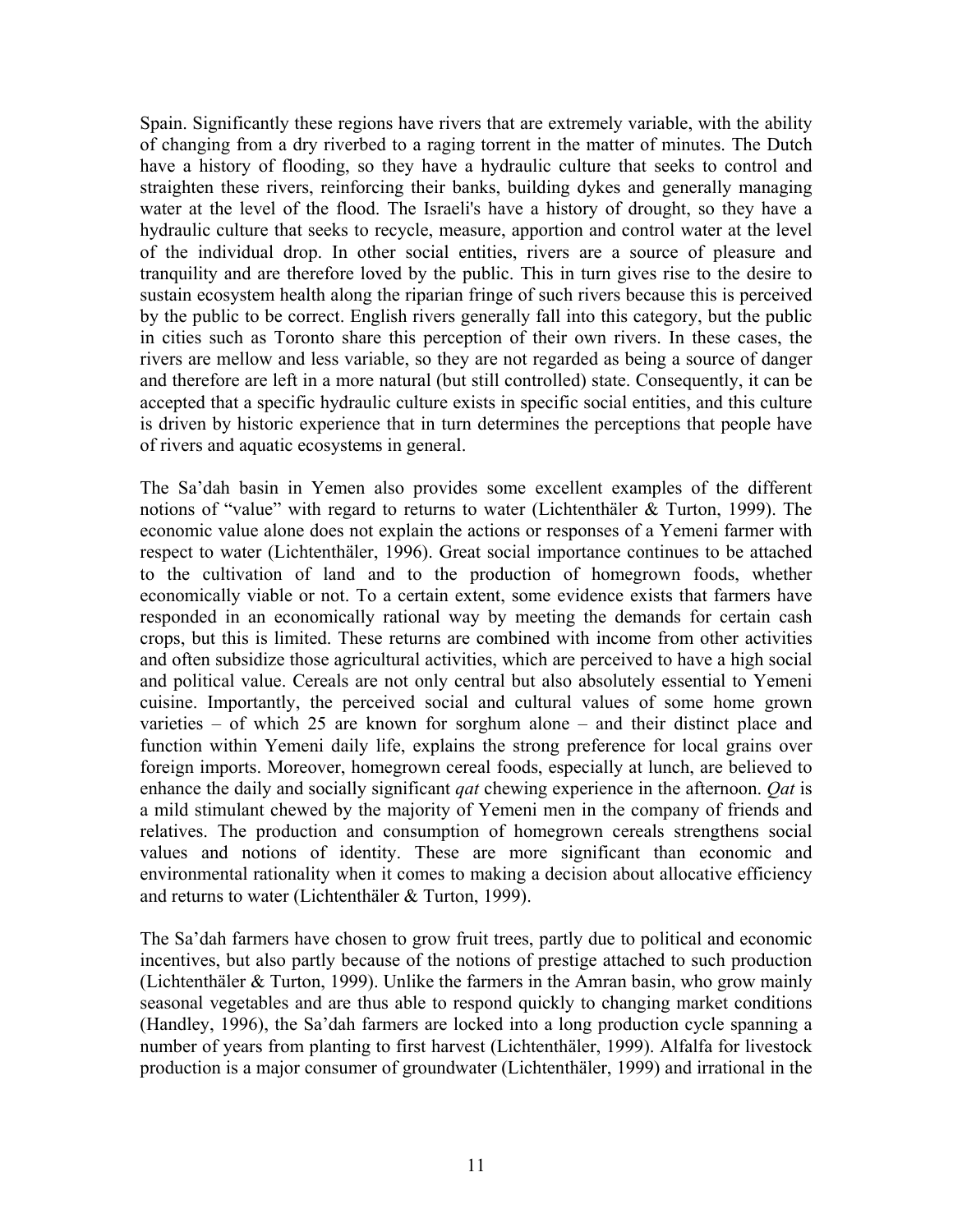context of water scarce conditions, yet it persists for social reasons such as the status of owning livestock.

Such is the power of perception - it drives human behavior in all cultural settings from America to the Yemen and from Spain to Namibia.

#### **Water poverty and water scarcity: two useful concepts**

What has been shown above is the fact that sustainable development within the context of aquatic ecosystems is a nebulous concept indeed, especially when examined from the perspective of policy options for a developing country. What is needed to change the phase of resource rundown into natural resource reconstruction as suggested by Karshenas? A hint as to the answer is found in the aspects of perceptions. It is the human perception of themselves in relation to ecosystems that holds the key. As long as humans perceive themselves to be separate from their life support systems, then reflexivity is unlikely to occur. It is only at the point when a social entity consciously decides that their own wellbeing is dependent on the wellbeing of the ecosystems of which they are part, that reflexivity starts to occur.

The burning question is therefore, how can reflexivity be achieved? This gives us a hint as to the existence of another form of resource that has hitherto been ignored in the environmental discourse. Dr. Leif Ohlsson (1998; 1999) has done some pioneering work into the existence of what he calls a second-order resource. He builds up his argument as follows. Natural resources such as water can exist in various quantities within a geographic entity, ranging from relative abundance to relative scarcity. It is the existence of these resources that determines the natural endowment of a country or region. These natural resources are what Ohlsson (1999) calls a first-order resource. Whilst these are important from a developmental perspective, what is likely to become the critical determinant of social stability in future is the way that social entities adapt to increasing scarcities of these first-order resources such as water (Ohlsson & Turton, 1999). Ohlsson (1998; 1999) defines these second-order resources as being the capacity of a social entity to make the necessary adaptations in order to successfully cope with rising levels of firstorder scarcity. This conceptual difference enables a whole new research focus to be developed.

Let us recap on the argument as it has been presented thus far. It has been shown that a necessary pre-condition for environmentally sustainable policies to exist is reflexivity. Reflexivity in turn is dependent on perceptions. Perceptions cause a change in human behavior that is manifest as a shift from resource rundown to a phase of natural resource reconstruction as visualized by Karshenas and Allan. Perceptions are culture bound and can be regarded as social resources. Therefore, for a change in the consumption patterns of a first-order resource such as water to occur, a second-order resource known as social adaptive capacity must also exist. If no social adaptive capacity exists, then no reflexivity will be unleashed and a change in the developmental trajectory will fail to materialize, resulting in the environmental catastrophe that Karshenas' model shows.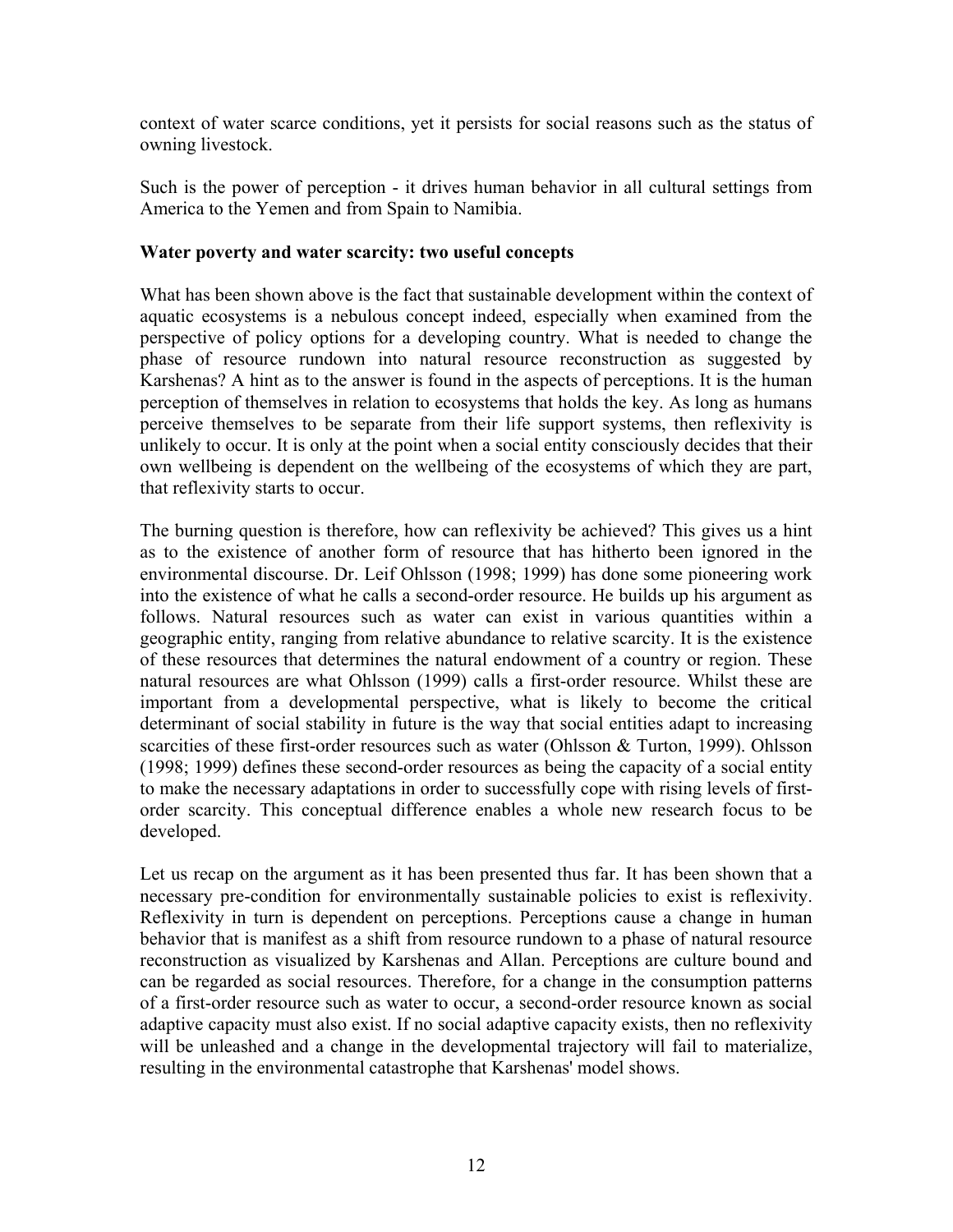Armed with Ohlsson's (1998; 1999) concept of second-order resources, a whole new dimension is thus added to the environmental discourse. Clearly not all countries that are faced with water scarcity have this impact negatively on their economic growth potential. Israel is a case in question. Despite being beyond what Prof. Malin Falkenmark (1989) defines as the "water barrier", Israel seems to be able to survive and indeed prosper. According to Dr. Eran Feitelson (1999), Israel can be regarded as being water scarce but not water poor. This prompted hydropolitical researchers (Turton & Ohlsson, 1999) to develop a new set of concepts that are capable of making the conceptual distinction between "water scarcity" and "water poverty".

By presenting the different possible combinations of first and second-order resources within a social entity, Turton  $& Ohlsson (1999)$  were able to show that water poverty is indeed different from water scarcity as originally suggested by Feitelson (1999). The Turton/Ohlsson matrix is presented as Figure 4.



# **Figure 4. Matrix showing possible variations of type of resource and quantitative aspects of the resource (Turton & Ohlsson, 1999).**

The type of resource is shown on the horizontal axis, with a distinction between first and second-order. Thus a first-order resource such as water exists in different combinations with a second-order resource such as social adaptive capacity in this model. On the vertical axis, degrees of availability are plotted, ranging from relative scarcity to relative abundance. This enables two key concepts to be developed. "Water poverty" is defined as being the combination of a first-order resource scarcity (block 1) and second-order resource scarcity (block 2) simultaneously (Turton & Ohlsson, 1999). Under such conditions, the social entity concerned will be unable to make the adaptation to absolute water scarcity successfully, resulting in ecosystem collapse, political decay and social instability. "Structurally-induced relative water abundance" (SIRWA) is defined as being the combination of a first-order resource scarcity (block 1) and a second-order resource abundance (block 4) simultaneously (Turton & Ohlsson, 1999). Under such conditions, the social entity concerned will be capable of making the necessary adaptation to absolute water scarcity, and will be able to prevent ecosystem collapse by engaging in natural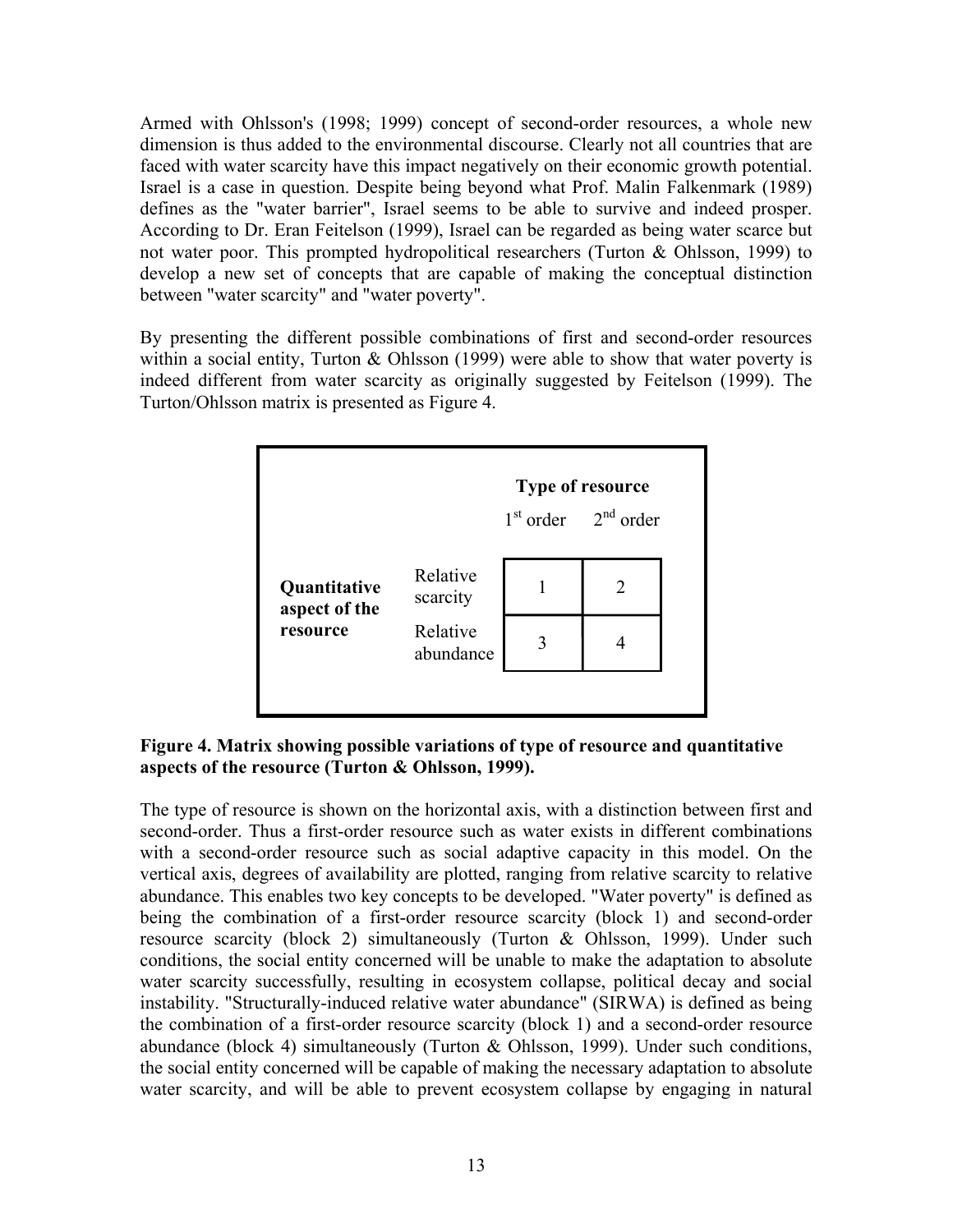resource reconstruction. In short, such an entity will have induced a relative abundance of water by effectively mobilizing social resources, in the correct volume and at the correct time, in order to develop a set of coping strategies with which to effectively manage the problem.

# **Adaptive capacity and water resource management**

This enables us to develop a better understanding of water and sustainable development. We can now start to generate a model that will show what sustainable development actually means in the context of water and aquatic ecosystems. Figure 5 shows a number of these concepts in a coherent model.



# **Figure 5. Schematic representation showing how reflexivity is needed to realign population-induced demand with maximum level of sustainable supplies (Turton & Ohlsson, 1999).**

Firstly, the demographically-induced water consumption curve moves dramatically upwards in an exponential manner in response to population growth and changes in the overall demographic profile. At a point in time, it passes the limit of the natural endowment of the social entity concerned into a condition of water scarcity. This gives birth to what has become known as the "hydraulic mission" (Reisner, 1993) of society and gives rise to the Supply-Sided Phase of water resources management. A social response to this first transition is the origin of the "hydro-social contract" (Turton  $\&$ Ohlsson, 1999) that defines the relationship between the public and water service providers such as government. Hydraulic engineers who seek to mobilize water from ever-distant river basins dominate this phase as discursive elites. These efforts improve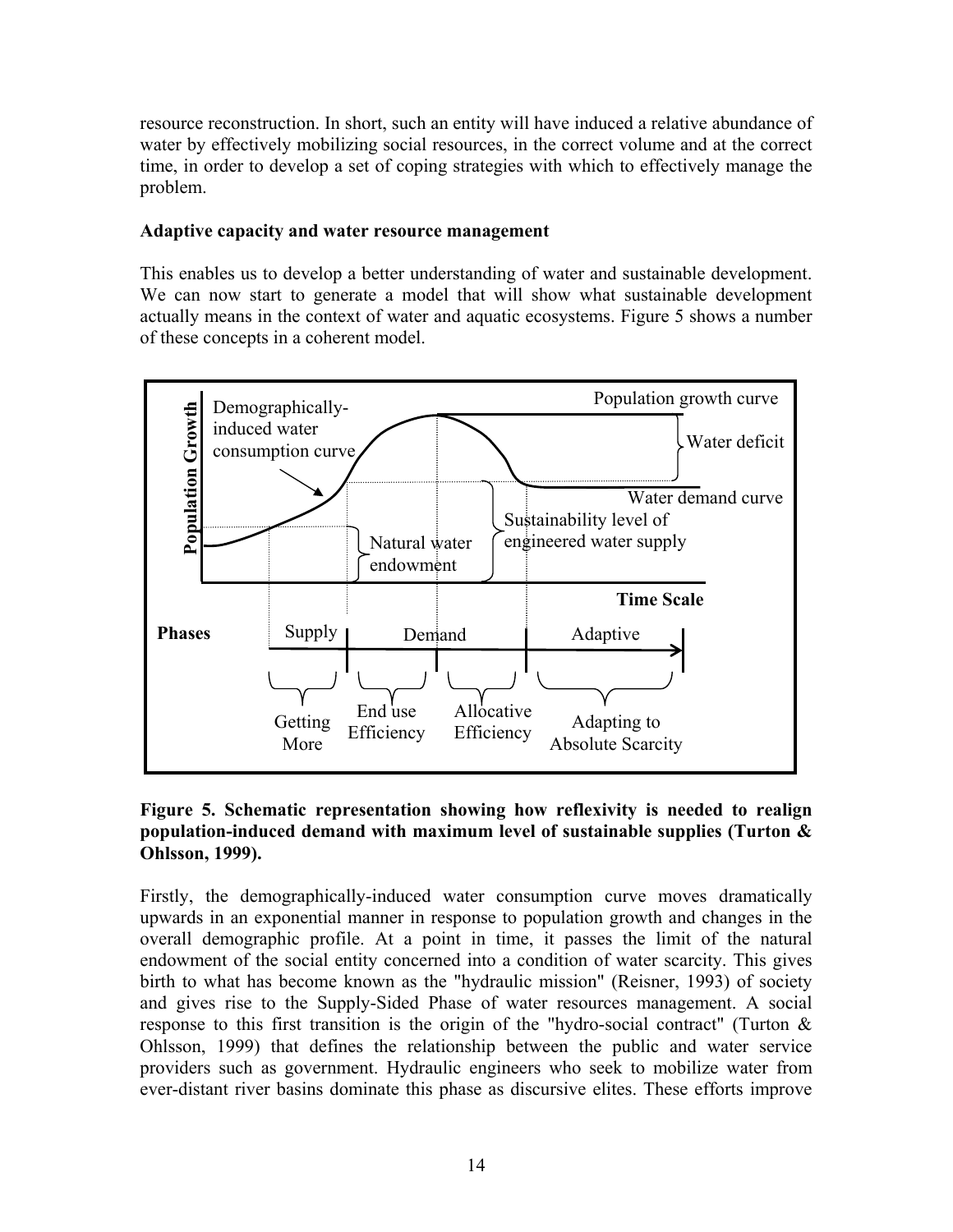the security of supply and serve to enhance the natural endowment at the national, regional or city level, but increasingly alienate people from the resource itself. Hydraulic perceptions change from an intimate relationship with the resource when it was drawn from a private well, to a disjointed relationship when water is drawn from a tap at the end of a long pipeline far removed from the original point of abstraction. These perceptions impact negatively on attempts to conserve the resource, as people feel distant from it, making it an abstract concept.

Secondly, a point is reached where the demographically-induced consumption of water again exceeds the enhanced supply that was developed during the Supply-Sided Phase. Significantly though, due to the increased costs of these now major engineering projects, there is a limitation to the volume of water that can be appropriated by continued Supply-Sided options. Coinciding with this, is the birth of a new social conscience, usually in the form of environmentalism. This is sparked off by the reflexive concern for aquatic ecosystem health that is being negatively impacted on as almost all of the wild rivers are finally subdued by concrete and steel. This becomes part of the changing hydro-social contract, and a new discourse emerges in the public domain. Initially this discourse is hostile and dominated by ecologists and environmental activists, who challenge the exclusive stranglehold that hydraulic engineers have obtained as discursive elites (Turton 1999). This in turn changes the sanctioned discourse, and provided that the environmental activism receives the necessary support from the public in terms of the changing nature of the hydro-social contract, then reflexivity starts to kick in. Initially this is manifest as a new discourse that is characterized by conflict between dam builders and river rights activists, supported largely by reflexive NGOs from the North. Over time, the composition of the discursive elite changes and the Demand Management Phase emerges.

Thirdly, this Demand Management Phase sees the emergence of a series of rational policy changes being considered for the first time. These end the phase of resource rundown that Karshenas shows, and ushers in the phase of natural resource reconstruction. This is only possible if water poverty as defined by Turton & Ohlsson (1999) is not the prevailing condition. If structurally-induced relative water abundance (SIRWA) is achieved, then natural resource reconstruction leads to a set of sustainable development policies being considered and implemented by water resource managers. The immediate result of this is seen as a separation of the demographically-induced water consumption curve, and realignment of the water demand portion of it with the sustainability level of supply that supply-sided solutions can assure. Only once this has happened can one conclude that a condition of sustainable development has been attained, as this is the first tangible evidence that a social entity is living within the limits of its natural aquatic ecosystems.

Fourthly, it is evident that in order to attain the condition of sustainable development, an Adaptive Phase of water resource management has to be successfully entered into (Ohlsson & Turton, 1999). This Adaptive Phase will have as a primary function, the management of water deficit and the reduction in the social, political and economic tensions that this will unleash.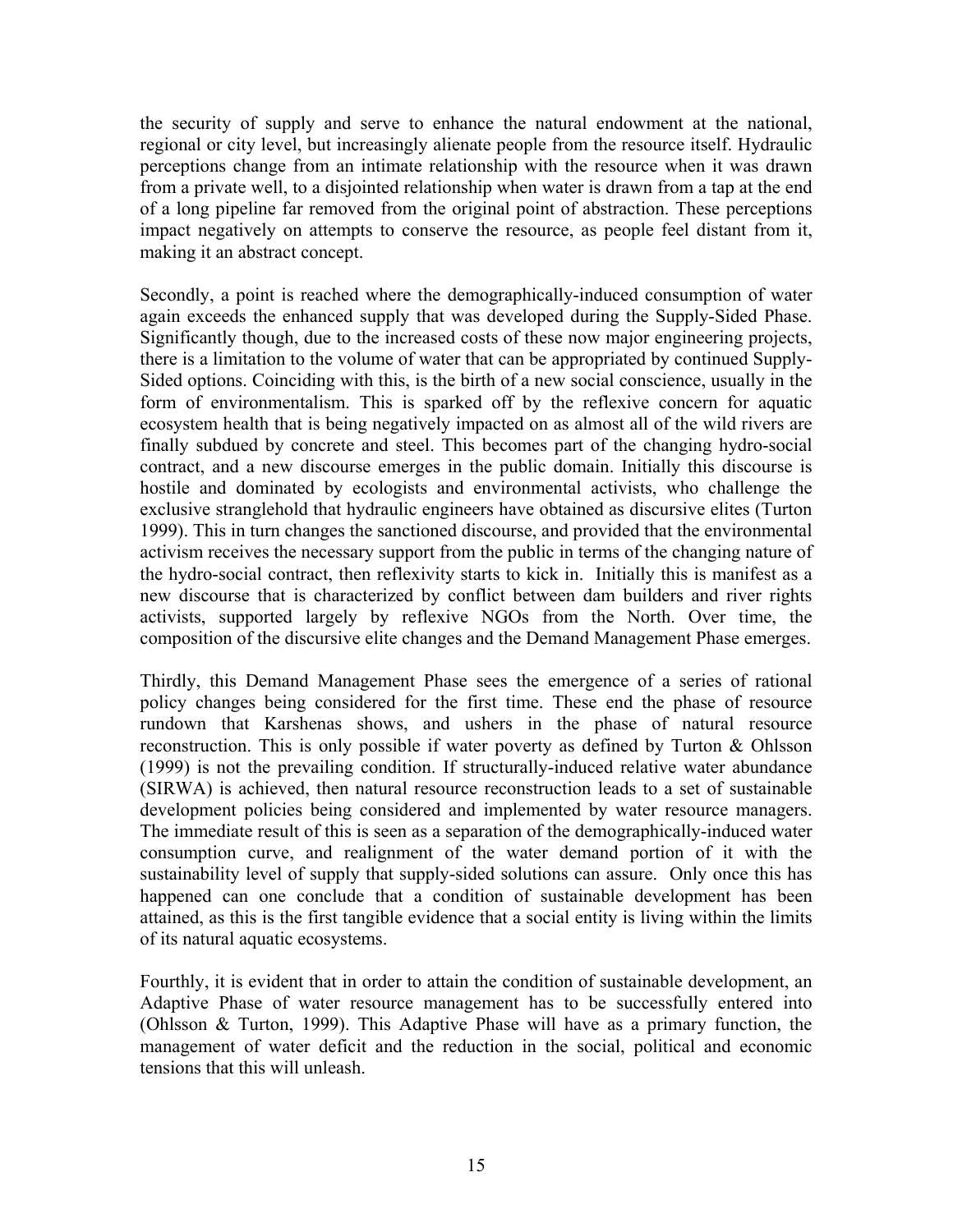Fifthly, elements of allocative efficiency are crucial in this Demand Management Phase. Typically the agricultural sector consumes as much as 75% of the overall water budget of a political economy, yet it only contributes a small percentage to the GDP, sometimes as low as 5%. This is a low sectoral water efficiency. Agriculture usually employs a large number of people though. The industrial sector typically consumes around 20% of the overall water budget, yet it contributes a major portion of the GDP in industrialized political economies, often in excess of 50%. In almost all cases, this has a much higher sectoral water efficiency, often by one or more orders of magnitude in extent. Rationality therefore suggests that an industrialized political economy is more water efficient than an agricultural one. In order to move from the one to the other, it will entail a major structural change to the economy however. This will impact severely on the social and political fabric of society as migration is induced from the rural areas to industrialized urban centres. Inter-sectoral allocative efficiency is therefore inevitable if sustainability is to be achieved, but this may induce political and social instability in the process, making the problem a complex one indeed. As a result of this complexity, politicians tend to avoid the issue until such time as the reflexive responses from the public at large change the hydro-social contract and therefore induce politicians to change. It is important to understand that politicians only tend to change in response to pressures from their constituencies (or potential constituencies), so it is naïve to believe that politicians will cause a change in public perception. The latter is a rare occurrence and involves a particularly charismatic form of politician capable of drumming up support, but even then, it is only possible if the public want the change in the first place.

#### **Challenges to achieving sustainable development**

The major challenge is therefore found in the management of water deficit. The operative word to describe this is the "effective" management of that deficit. It therefore becomes instructive to dwell for a moment on aspects of this. What is likely to constitute an effective management strategy?

Firstly, the problems inherent under conditions of water deficit are extremely complex. In fact, it can be expected that a direct relationship will exist between the level of water deficit and the range and complexity of the problems associated with it. Water deficit impacts negatively on economic growth potential, so this reduces the level of resources that are available to the technocratic elite with which to solve the problems. It is therefore reasonable to conclude that unless sufficient social resources are mobilized, then the problem will remain insoluble and ecosystem collapse will result. Second-order analysis will thus become more important for social scientists in the future when engaging in environmental research, and multidisciplinarity will increasingly become the norm.

Secondly, given the fact that ecosystems straddle international borders, if certain countries are unable to harness sufficient social resources to make the adaptive phase sustainable, then political decay in one country can trigger political problems in another. This can be likened to an environmentally induced domino effect, with ecosystems linking different political economies in a regional context. As such, security is likely to become increasingly linked with ecosystem integrity. Ecological collapse in parts of a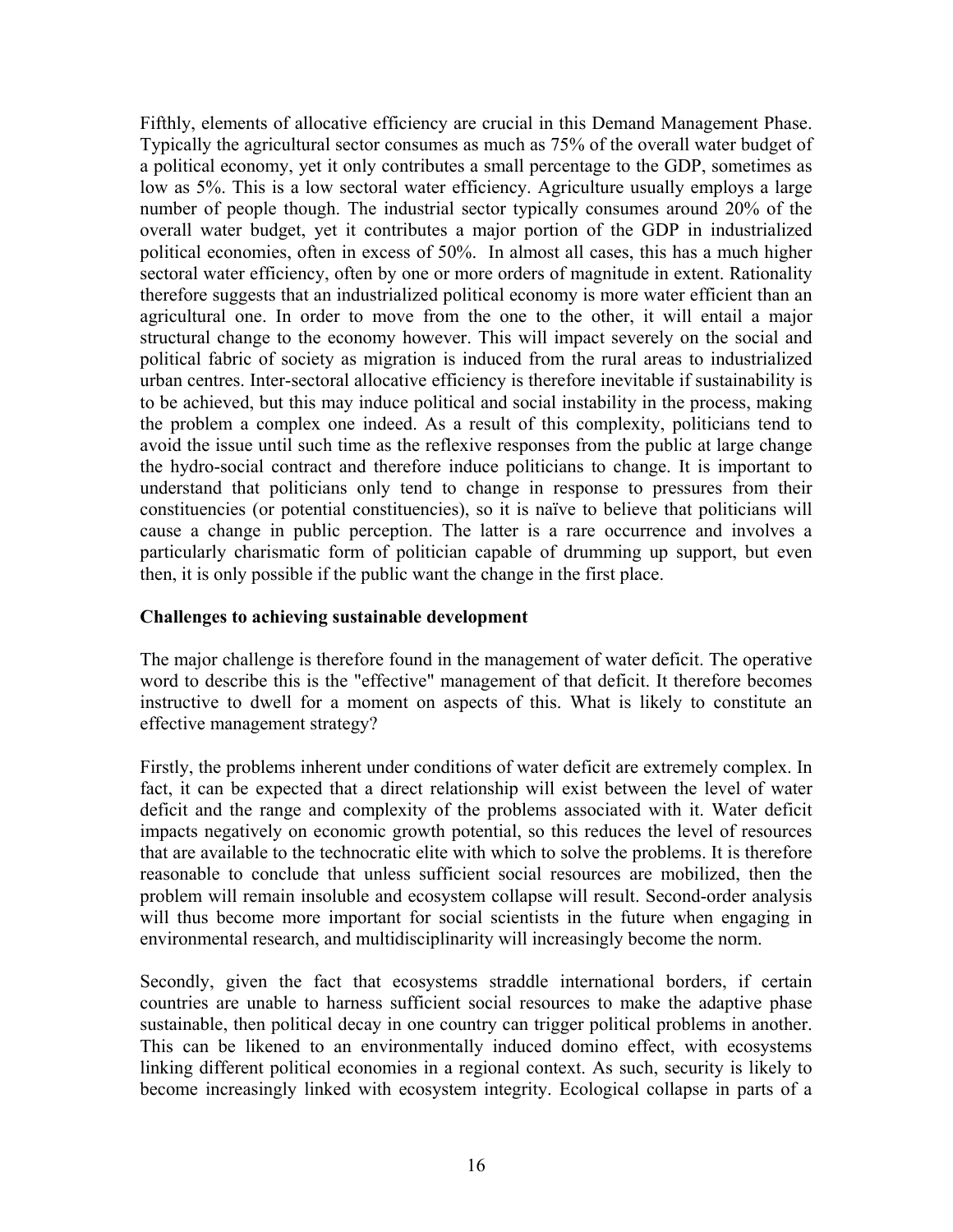region can mobilize environmental refugees who will migrate to other parts of the region, thereby overloading existing resources in other countries. Environmental diplomacy is thus likely to become more important in the future as security complexes become increasingly defined in environmental terms. The existence of environmental dimensions to security and diplomatic interactions between states can thus be regarded as tangible evidence of reflexivity and attempts at achieving sustainability.

Thirdly, thorny issues such as population growth policies are going to have to be tackled. At present, in many developing countries, population growth mitigation is a taboo subject. It is simply too culturally sensitive and too politically risky for many politicians to try and confront, so they avoid it. If reflexivity is to exist, then a stabilization of population growth is a necessary pre-condition.

Fourthly, water deficit is going to have to be managed in such a way as to reduce the conflict potential inherent in this condition. In this regard, the role of "Virtual Water" is likely to be a key element. This concept was developed by Prof. Tony Allan (1996a), who noted that it takes about 1 000 tonnes of water to produce one tonne of wheat. Therefore, if a country in a water deficit condition imports a tonne of wheat, it is equivalent to importing 1 000 tonnes of water that was used to produce it. This represents the "virtual water" component of wheat. In other words, a country can manage its water deficit if it elevates the definition of the problem from the national political economy to the international one. As such, water scarcities may exist in certain watersheds, but they do not exist at the level of the global hydrological cycle. Therefore, to change the paradigm from a watershed-based understanding of the problem to a "problemshed" definition of the problem, allows politicians to manage the water deficit better by increasing the range of options available. This also acts in mitigation of water wars. Virtual Water is thus an environmentally sustainable component of a national coping strategy, with the added advantage of being politically silent (Allan, 1997). There are preconditions that need to exist before this can be viable however. A country like Japan can import its food because it has a strong economic base with which to finance this activity. A country like Namibia is in another category altogether. Therefore a sound economic base is a precondition of sustainable development.

Fifthly, large volumes of water are found in international river basins. This water becomes increasingly important as water deficits increase. Competition over this scarce water will thus increase in direct relation to its relative scarcity, so one can expect to see an increase in conflict potential within international river basins. International law as it currently stands is inadequate as a conflict regulating mechanism. A vital issue is going to be regime creation between countries within these international river basins. If regime creation is effective, then allocating mechanisms that are considered to be equitable and legitimate will be developed. This will reduce the conflict potential between countries and reduce the risk of water wars. Regime creation will only be possible once perceptions change, specifically regarding the policy choice of food security in preference to one of national self-sufficiency.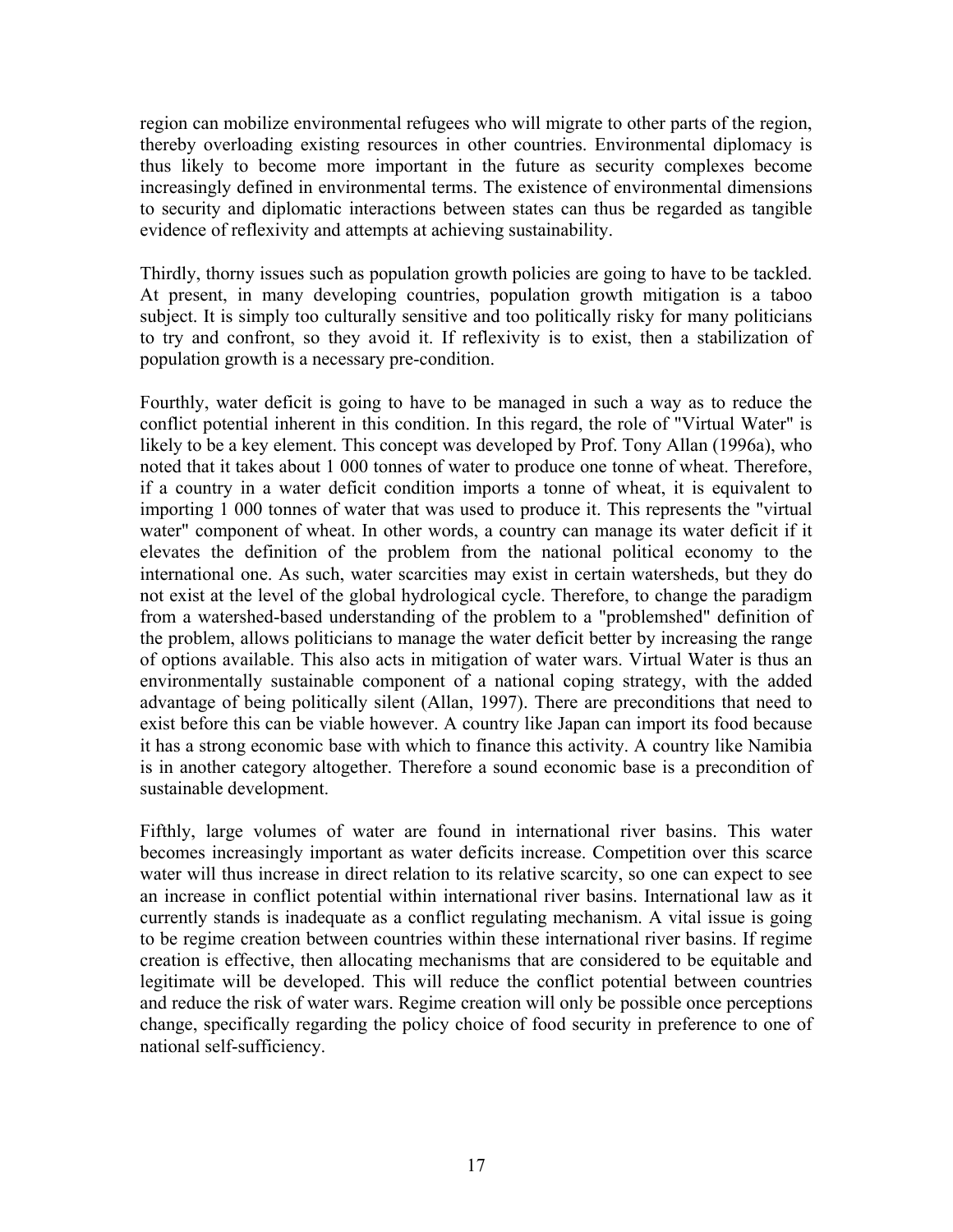Sixthly, Water Demand Management is going to become an increasingly important aspect of water resource management. This is not an easy thing to do, as it is linked with human perceptions of water. There are many case studies that show just how complex this problem is. Demand management is not simply charging a tariff for water or detecting and repairing leaking pipes. These are components of the strategy, but not the entire strategy. Water is not a free good. This is encapsulated in the WINER (Water Is Not an Economic Resource) paradigm that is being developed by Prof. Tony Allan at present. Neither is it a purely economic good. This is encapsulated in the WIER (Water Is an Economic Resource) paradigm that Prof. Tony Allan is developing. In reality, water is both a social and an economic resource, plus more. This is encapsulated in the WISER (Water Is both a Social and Economic Resource) paradigm that the author is currently developing. The existence of the latter means that purely economic instruments will surely fail to meet the desired change in consumption patterns, and effective WDM strategies will have to embrace a range of instruments ranging from the economic to the social and physical. Inter-sectoral allocative efficiency measures will become an integral component of demand management strategies, but given the social disruption that this causes, it will have to be phased in over time and be carefully managed by government.

#### **So what is sustainable development?**

Having noted the subtle but important difference between a first and a second-order resource scarcity, and having used different combinations of these two types of resource to develop a set of fundamental concepts, one can now examine how these impact on the notion of 'sustainable development'.

What does sustainability actually mean? Is it a valuable concept? How do we know when we have found sustainability?

The author is of the view that a crisp definition of 'sustainable development' is necessary but probably impossible to achieve. This is unhelpful to both students and practitioners alike, so it becomes necessary to use the academic rules of epistemology to develop a definition. In this regard, the key aspect in achieving sustainable development, in the context of water in developing countries, which are facing water deficit as a limitation to their economic growth potential, lies in the notion of 'reflexivity'. Translated into water resources terminology, reflexivity can be said to exist when overall water consumption in a given social entity does not exceed the available supply that can be reasonably guaranteed without the threat of environmental collapse. This becomes useful as it enables one to develop the model that was presented in Figure 5.

If the key to sustainability lies in the ability of a social entity to become reflexive, then how do we know when reflexivity exists? In an empirical sense, sustainable development can be said to exist when the overall water demand is reduced to the extent that it coincides with the supply of water that engineered solutions can provide, without the risk of both environmental and social collapse. A useful definition of sustainable development in the context of water can now be developed. In this regard, the usefulness will be determined by its ability to be empirically verified. In the context of water resource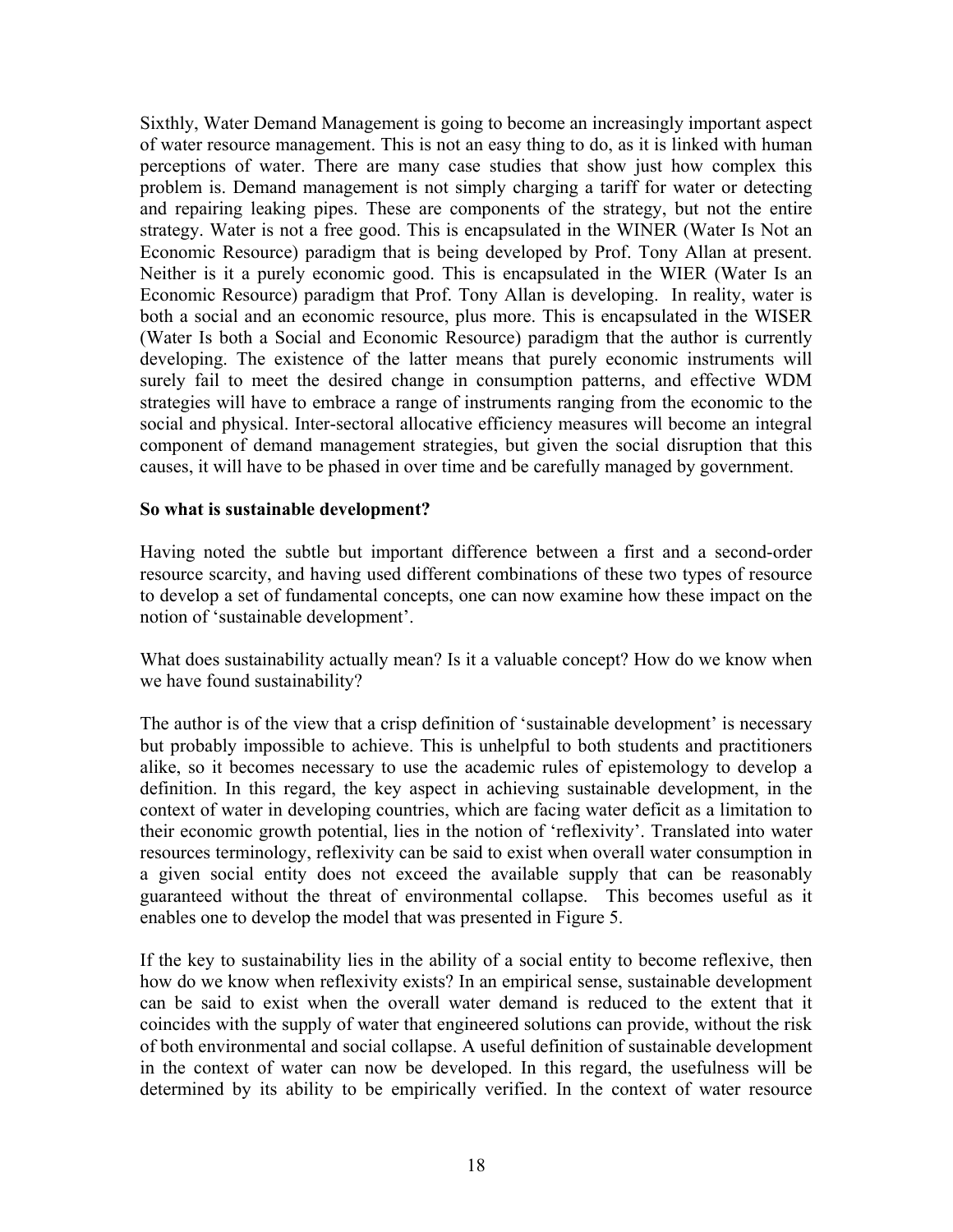management, sustainable development can therefore be defined as the empirical evidence of reflexivity in overall water demand to the extent that the demographically-induced consumption curve is realigned with the maximum level of sustainable supply within a given social entity over time.

Therefore, for reflexivity to occur, the second issue is that effective coping strategies need to be developed and implemented. For these coping strategies to be effective, they will have to limit first-order resource consumption by reducing demand without impacting negatively on economic growth potential, which is a vital issue for developing countries. Thus, for coping strategies to be effective, second-order resources must be in existence in sufficient quantities. In this regard, the distinction between water poverty (an undesirable condition) and structurally-induced relative water abundance (SIRWA) (a desirable condition) is the existence of a high level of adaptive capacity in society. Second-order scarcities are thus the determining factors in the context of water and sustainable development. It is a second-order resource abundance that puts the notion of "sustainability" into the concept of "sustainable development". Analyses of this are largely lacking in the existing literature and it is for this reason that this contribution has been written.

This enables a simple model to be constructed that would give some form of indication of sustainable development. Clearly, if a coping strategy is ineffective then it will fail. One can therefore assume that coping strategy effectiveness (as measured by a reflexive water demand curve) is some form of empirical indicator of the existence of social adaptive capacity. In order for effectiveness to be attained however, there is the necessity for adaptive capacity to exist. In this regard, there are two distinct components of adaptive capacity (Turton, 1999). The first is what can be defined as the structural component that has as an output the generation of alternative solutions by technocratic elites. For this to occur, the pre-condition of institutional capacity and intellectual capital must be met. If the institutional capacity is hindered in terms of distributing financial or other resources, then clearly effectiveness will be impaired. Intellectual capital is also needed in order to effectively identify problems and then develop a range of coping strategies. Intellectual capital on its own is insufficient, as it needs data and other resources on which it can base decisions. The second component is what can be defined as the social one, consisting of the willingness and ability of the social entity concerned to accept the technocratic solutions as being both reasonable and legitimate. This is a dynamic component in which government legitimacy plays a vital role. Clearly legitimate governments will enjoy popular support, which in turn will enhance the chances of the coping strategies to become effective. There is a dynamic interaction between the structural and the social component. If the technocratic elite is too far removed from the broad population, then the coping strategies that they develop such as water demand management may not enjoy popular support and will therefore fail. A profound understanding of the dynamic changes that take place in the hydro-social contract over time is thus needed, as it impacts directly on legitimacy.

Adaptive capacity is a necessary but insufficient condition to make coping strategies effective however. Given the fact that coping strategies seek to manage water deficit by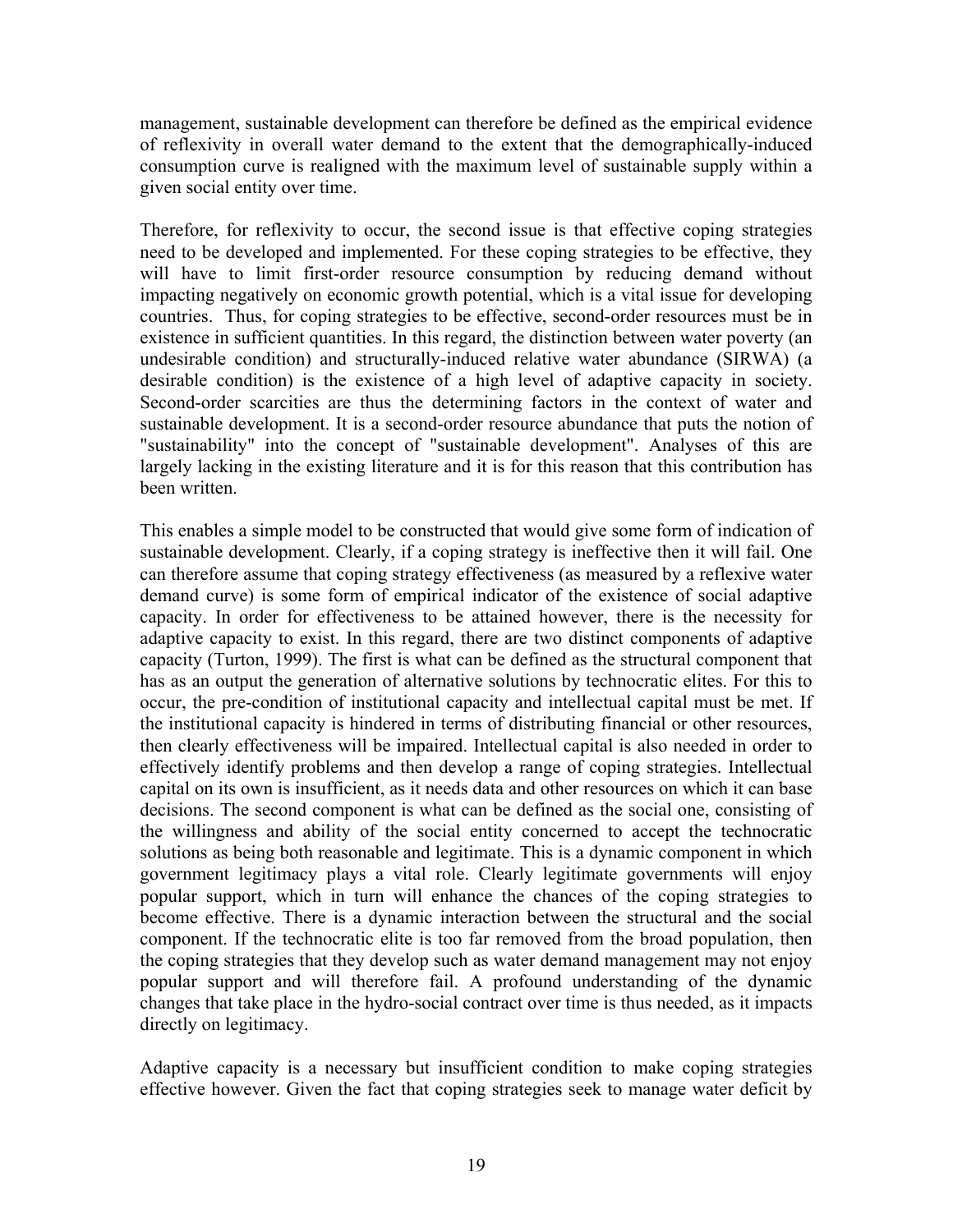allocating scarce water (Allan, 1996b:5) in the most efficient manner possible, it implies that a form of cooperation must exist. This cooperation may be between sectors of the economy, between social groupings, between upstream and downstream riparians and between countries that share an international river. Cooperation also allows water budgets to be balanced by trading in 'virtual water' (Allan, 1998:7). By importing products that take a large volume of water to produce, such as wheat, then an effective coping strategy can be developed. Such importation effectively moves water in virtual terms with relative ease and in a politically silent manner (Allan, 1997) without impacting negatively on ecosystem health. In order to trade in virtual water, a degree of economic development is needed, thereby giving a government sufficient leverage to allocate water away from agriculture (a traditionally heavy consumer of water) to industry and domestic consumption (traditionally more efficient users of water). This inter-sectoral water efficiency is therefore a component of an effective coping strategy that is based on a paradigm of cooperation rather than competition. Another important component is regime creation between countries within international river basins.



# **Figure 6. A simplistic model showing the "Three Cardinal C's of Sustainable Development" in a triangular configuration, with sustainable development being the center of the triangle where each of the components are in dynamic equilibrium.**

This model can be illustrated graphically by means of a triangle as shown in Figure 6. The three corners consist of the "Three Cardinal C's of Sustainable Development"; coping strategies to reduce demand while maintaining economic viability; capacity in terms of institutional responses and social resources with which to legitimize the coping strategies; and cooperation which forms the basis of regime creation in international river basins. There is a dynamic interaction between these three elements, so sustainable development can be considered to exist when all three are in existence in relative balance to each other. In other words, sustainable development can be said to exist in the middle of the triangle.

#### **Summary**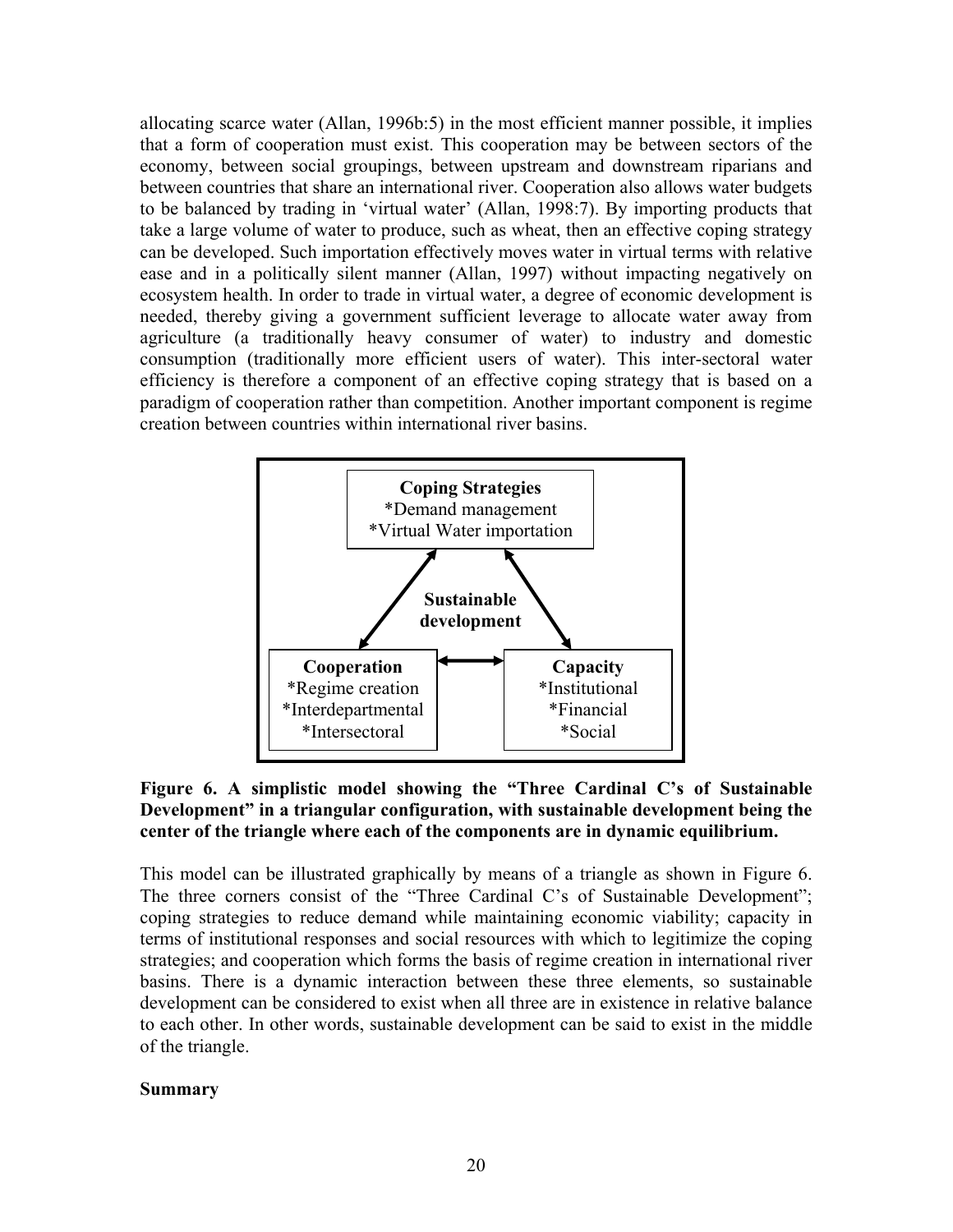The challenges confronting water resource managers are considerable, particularly in the developing world. Water deficit is a debilitating condition that results in ecosystem failure and economic stagnation. Social and political instability is therefore likely under these conditions. Water poverty is a unique condition that exists when a social entity is facing water scarcity and has limited social resources with which to manage this problem. Structurally-induced relative water abundance (SIRWA) is a condition whereby a social entity facing water scarcity can manage its way out of the problem due to the existence of sufficient social resources. A range of coping strategies are thus necessary if sustainable development is to be possible. These coping strategies will need to embrace aspects such as Water Demand Management, regime creation and Virtual Water importation in order to balance the water budget in a sustainable manner. If these strategies are implemented effectively, then natural resource reconstruction can be implemented. Before this happens though, reflexivity is necessary in society. Reflexivity is a response to changing perceptions of water and environmental impacts of development, so perceptions are the crucial variable in the overall equation. Changing public perceptions of water and hydraulic landscapes, as reflected in the hydro-social contract, ultimately induce politicians to embrace notions of sustainability. The focus for understanding this problem therefore shifts to second-order resources as these are the fundamental determinants of sustainability in the long-term.

#### **Acknowledgements**

The author wishes to acknowledge the following, all of whom have had a major impact on his understanding and ultimate teaching of the problem. Prof. Tony Allan has been a tireless mentor and teacher. Dr. Leif Ohlsson has become a source of great intellectual stimulation and an avid co-author. Dr. Eran Feitelson originally sparked off the idea that water scarcity and water poverty are two different concepts. Prof. Kader Asmal, the first minister of water affairs in a democratic South Africa, has shown that political legitimacy is needed before government policies can be translated into ecological sustainability. Finally, UNESCO is thanked for their role in making the EOLSS a reality and thereby impacting on perceptions at a global scale. Whilst these people and institutions have made an impact, the author alone accepts full responsibility for the views and comments that have been made in this contribution.

#### **Bibliography**

**Allan, J.A. & Karshenas, M.** 1996. Managing Environmental Capital: The Case of Water in Israel, Jordan, the West Bank and Gaza, 1947 to 1995, in Allan, J.A. & Court, J.H. (Eds.) *Water, Peace and the Middle East: Negotiating Resources in the Jordan Basin.* I.B. Taurus Publishers: London.

**Allan, J.A.** 1996(a). Personal interview with the author at the School of Oriental and African Studies (SOAS), University of London, Russell Square on 14 June.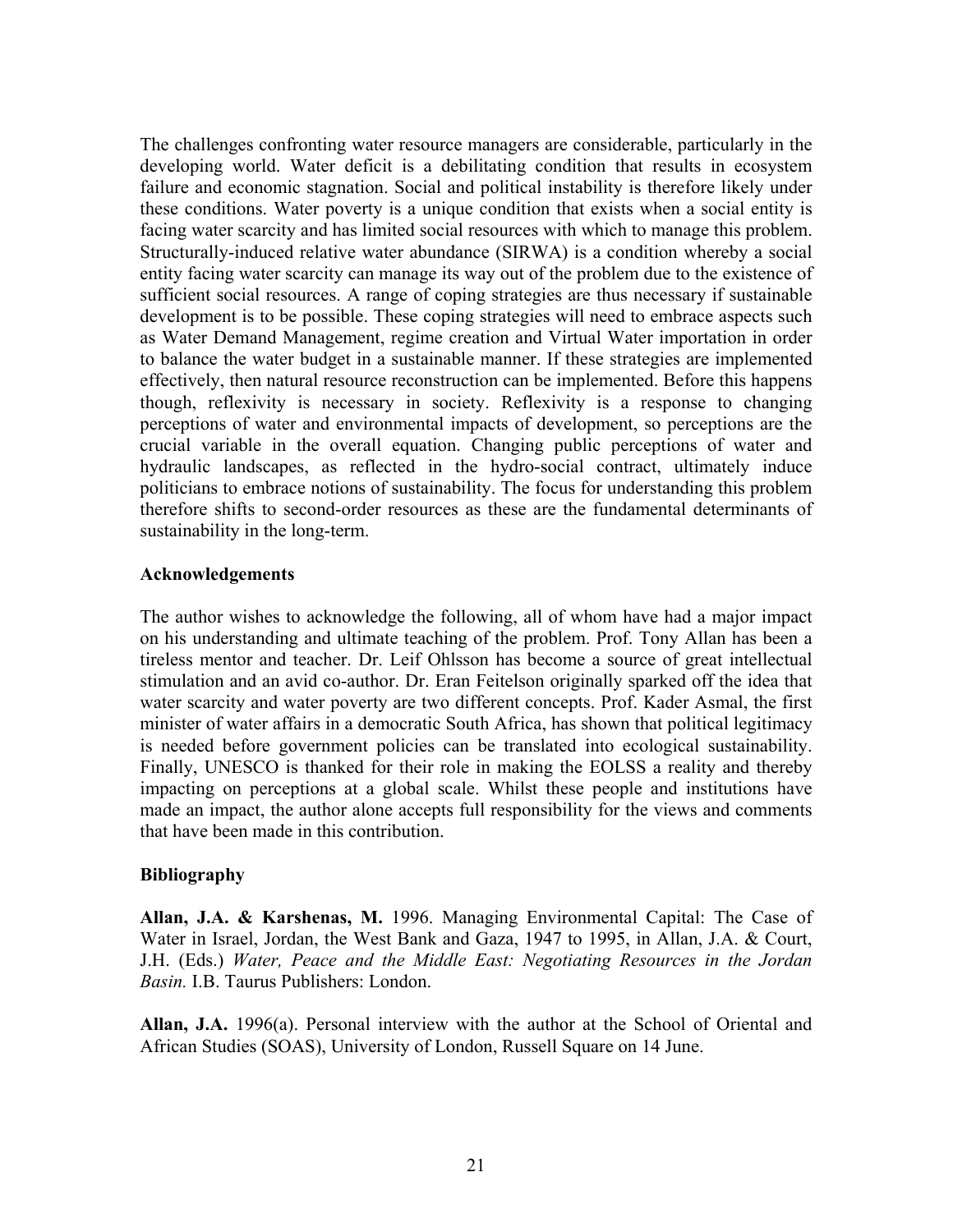**Allan, J.A.** 1996(b). Policy Responses to the Closure of Water Resources: Regional and Global Issues, in Howsam, P. & Carter, P. (Eds.) *Water Policy: Allocation and Management in Practice.* London: E & FN Spon/Chapman & Hall.

**Allan, J.A.** 1997. *'Virtual Water': A Long Term Solution for Water Short Middle Eastern Economies?* MEWREW Occasional Paper No. 3. SOAS Water Issues Study Group, University of London, available from Website <http://www.soas.ac.uk/Geography/WaterIssues/OccasionalPapers/home.html>.

**Allan, J.A.** 1998. Moving Water to Satisfy Uneven Global Needs: 'Trading' Water as an Alternative to Engineering it, in *ICID Journal*, Vol. 47, No.2; 1-8

**Beck, U.** 1999. What is a Risk Society? In *Prometheus*, Vol. 1;74-79

**Bryant, R. L. & Bailey, S.** 1997. *Third World Political Ecology.* London: Routledge

**Eckersley, R.** 1997. *Environmentalism and Political Theory*. London: UCL Press

**Falkenmark, M.** 1989. The Massive Water Scarcity now Threatening Africa: Why isn't it Being Addressed?, in *Ambio*, Vol. 18, No 2; 112-118.

**Feitelson, E.** 1999. "Is the Commodification of Water Commensurate with Sustainability Notions?" Paper presented at the Conference on Sustainability, Risk and Nature: The Political Ecology of Water in Advanced Societies, 15-17 April 1999, Oxford University, hosted by the School of Geography and the Oxford Centre for Water Research.

**Giddens, A.** 1990. *The Consequences of Modernity.* London: Polity Press

**Handley, C.** 1996. *Water Use Patterns in the Amran Valley, Yemen.* World Bank Report.

**Hardin, G.** 1968. The Tragedy of the Commons. In *Science*, No. 162; 1243-48. Reprinted in Environmental Ethics, 242-52. Edited by K.S. Shrader-Frechette. Pacific Grove, California: Boxwood, 1981.

**Heyns, P., Montgomery, S., Pallett, J. & Seely, M. (Eds.)** 1998. Namibia's Water: A Decision Maker's Guide. Department of Water Affairs, Ministry of Agriculture, Water and Rural Development & The Desert Research Foundation of Namibia: Windhoek

**Hjort af Ornäs, A. & Lundqvist, J.** 1999. Life, Livelihood, Resources and Security - Links, and a Call for a New Order. In Granfelt, T. (Ed.) 1999. *Managing the Globalized Environment: Local Strategies to Secure Livelihoods.* London: IT Publications

**Jacobson, P.J., Jacobson, K.M. & Seely, M.K.** 1995. *Ephemeral Rivers and their Catchments: Sustaining People and Development in Western Namibia*. Desert Research Foundation: Windhoek.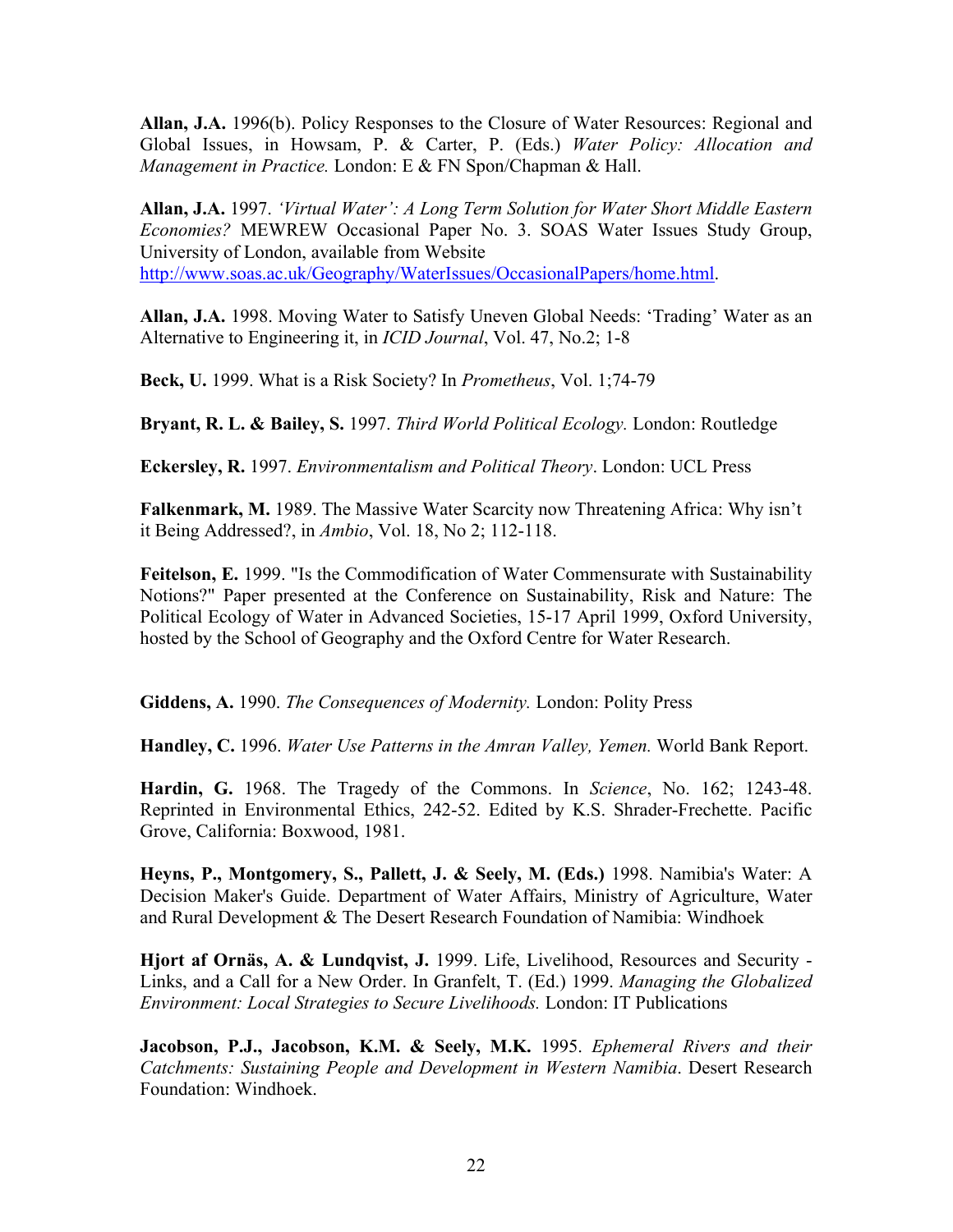**Leach, L. & Mearns, R.** 1996. *The Lie of the Land. Challenging Received Wisdom on the African Environment.* Oxford: The International African Institute in association with James Currey

**Lichtenthäler, G.** 1996. Tribes and Trends: Changing Perceptions of the Value of Water in Yemen. *Perceptions of the Value of Water and Water Environments*. Proceedings of the European Seminar on Water Geography, 6-10 September 1996, School of Oriental and African Studies (SOAS), University of London.

**Lichtenthäler, G.** 1999. *Environment, Society and Economy in the Sa'dah Basin of Yemen: The Role of Water.* Draft copy of a PhD Dissertation. Geography Department. School of Oriental and African Studies (SOAS), University of London.

**Lichtenthäler, G. & Turton, A.R.** 1999. *Water Demand management, Natural Resource Reconstruction and Traditional Value Systems: A Case Study from Yemen.* Paper presented in Workshop No. 4: Water and Social Stability of the 9<sup>th</sup> Stockholm Water Symposium "Urban Stability through Integrated Water-Related Management", hosted on 9-12 August by the Stockholm Water Institute (SIWI) in Stockholm, Sweden. Also available as Occasional Paper No. 14 from Website

<http://www.soas.ac.uk/Geography/WaterIssues/OccasionalPapers/home.html>

**Mateu Belles.** 1995. "Planificacion Hidraulica de las Divisiones Hidrologicas", in *Planificacion Hidraulica en Espana*, Fundacion Caja del Mediterraneo, Murcia; 169-206. As quoted in Swyngedouw, 1999.

**Ohlsson, L.** 1998. *Water and* Social Resource Scarcity - An Issue Paper Commissioned by FAO/AGLW. Presented as a discussion paper for the  $2<sup>nd</sup>$  FAO E-mail Conference on Managing Water Scarcity. WATSCAR 2.

**Ohlsson, L.** 1999. *Environment, Scarcity and Conflict: A Study of Malthusian Concerns*. Department of Peace and Development Research. University of Göteborg.

**Ohlsson, L & Turton, A.R.** 1999. *The Turning of a Screw.* Paper presented in the Plenary Session of the  $9<sup>th</sup>$  Stockholm Water Symposium "Urban Stability through Integrated Water-Related Management", hosted on 9-12 August by the Stockholm Water Institute (SIWI) in Stockholm, Sweden. Also available as MEWREW Occasional Paper No. 19 from Website

<http://www.soas.ac.uk/Geography/WaterIssues/OccasionalPapers/home.html>

**Reisner, M.** 1993. Cadillac Desert: The American West and its Disappearing Water. Revised Edition. New York: Penguin.

**Swyngedouw, E.** 1999. Modernity and Hybridity: The Production of Nature: Water and Modernization in Spain. Paper presented to the Water Issues Study Group, SOAS, University of London, 25 January 1999.